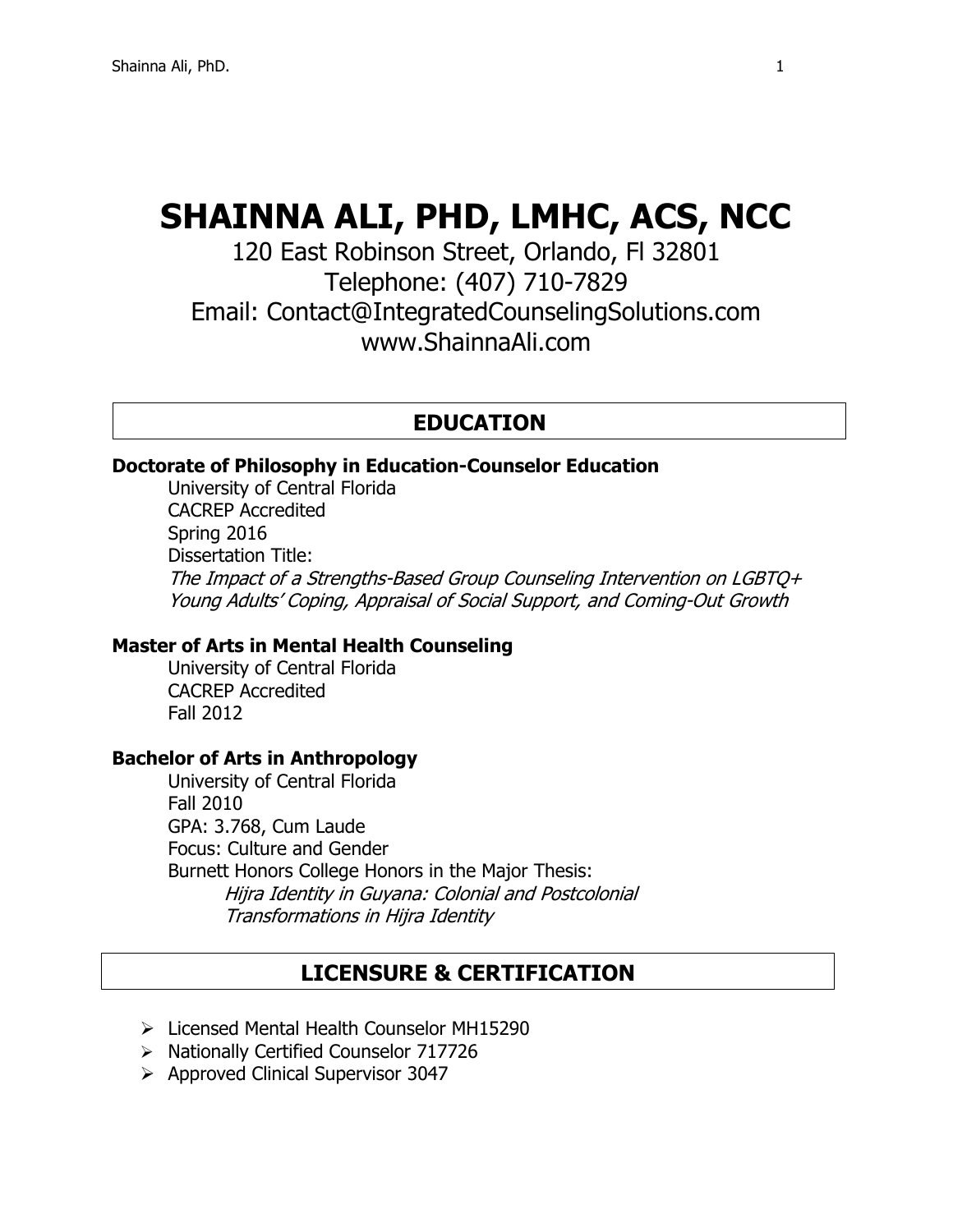# **TEACHING and SUPERVISION**

#### **Human Sexuality**

**CM595:** Graduate course taught at The Chicago School of Professional Psychology Mental Health Counseling Online Program 2019 Fall, 2018 Fall, 2017 Fall

**MHS 6470:** Graduate course taught at the University of Central Florida

2018 Summer

**CPY 601:** Graduate course at Rollins College 2017 Spring

#### **Diversity & Multiculturalism**

**CM550:** Graduate course taught at The Chicago School of Professional Psychology Mental Health Counseling Online Program 2020 Spring, 2019 Spring, 2018 Spring, 2017 Summer, 2017 Spring

**COUN 430:** Guest Lecture on intersectionality at Northern Illinois University 2019, Summer

**COUN 513:** Guest Lecture on Multicultural Counseling Competencies at Stetson **University** 2016 Summer

**MHS 6420:** Co-taught knowledge and research pertaining to multicultural counseling and social justice issues, develops skills and personal awareness, and examines attributes that affect counseling diverse populations at the University of Central Florida

2014 Spring

#### **Clinical Mental Health Counseling**

**CM592:** Graduate course taught at The Chicago School of Professional Psychology Mental Health Counseling Online Program 2019 Fall

#### **Addictions Counseling**

**CM585:** Graduate course taught at The Chicago School of Professional Psychology Mental Health Counseling Online Program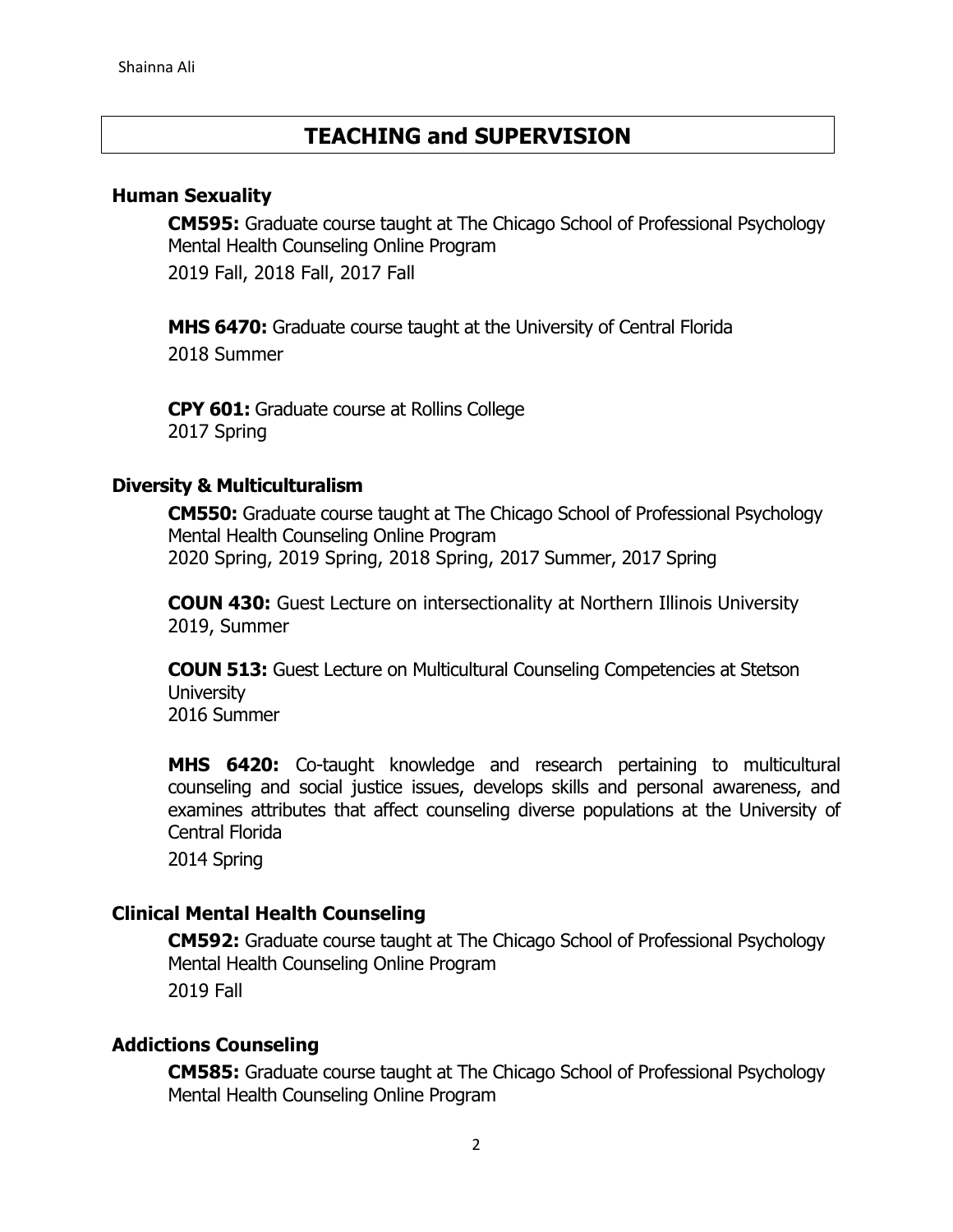#### 2018 Summer

**MHS 6450:** Graduate course taught at the University of Central Florida 2014 Summer

#### **Group Counseling**

**MHS 6500:** Graduate course taught at the University of Central Florida 2018 Spring, 2016 Fall, 2015 Spring

Guest Lecture on the Working in the Working Stage at the University of Central Florida 2014 Fall

Facilitated a 10-week group utilized to demonstrate and teach group counseling logistics, methods, and variations at the University of Central Florida 2014 Spring, 2013 Fall

#### **Lifespan and Human Development**

**CM521:** Graduate course taught at The Chicago School of Professional Psychology Mental Health Counseling Online Program 2017 Fall

#### **Counseling Internship**

**MHS 6830:** Graduate source at the University of Central Florida 2017 Fall, 2016 Fall

#### **Theories of Counseling and Psychotherapy**

**CM507:** Graduate course taught at The Chicago School of Professional Psychology Mental Health Counseling Online Program 2017 Summer

#### **Techniques of Counseling**

**MHS 6401:** Graduate course taught at the University of Central Florida 2017 Summer, 2014 Fall

**CPY 535:** Graduate counseling techniques course at Rollins College 2017 Spring

#### **Practicum**

**MHS 6803:** Graduate course taught at the University of Central Florida 2017 Spring, 2016 Summer, 2014 Fall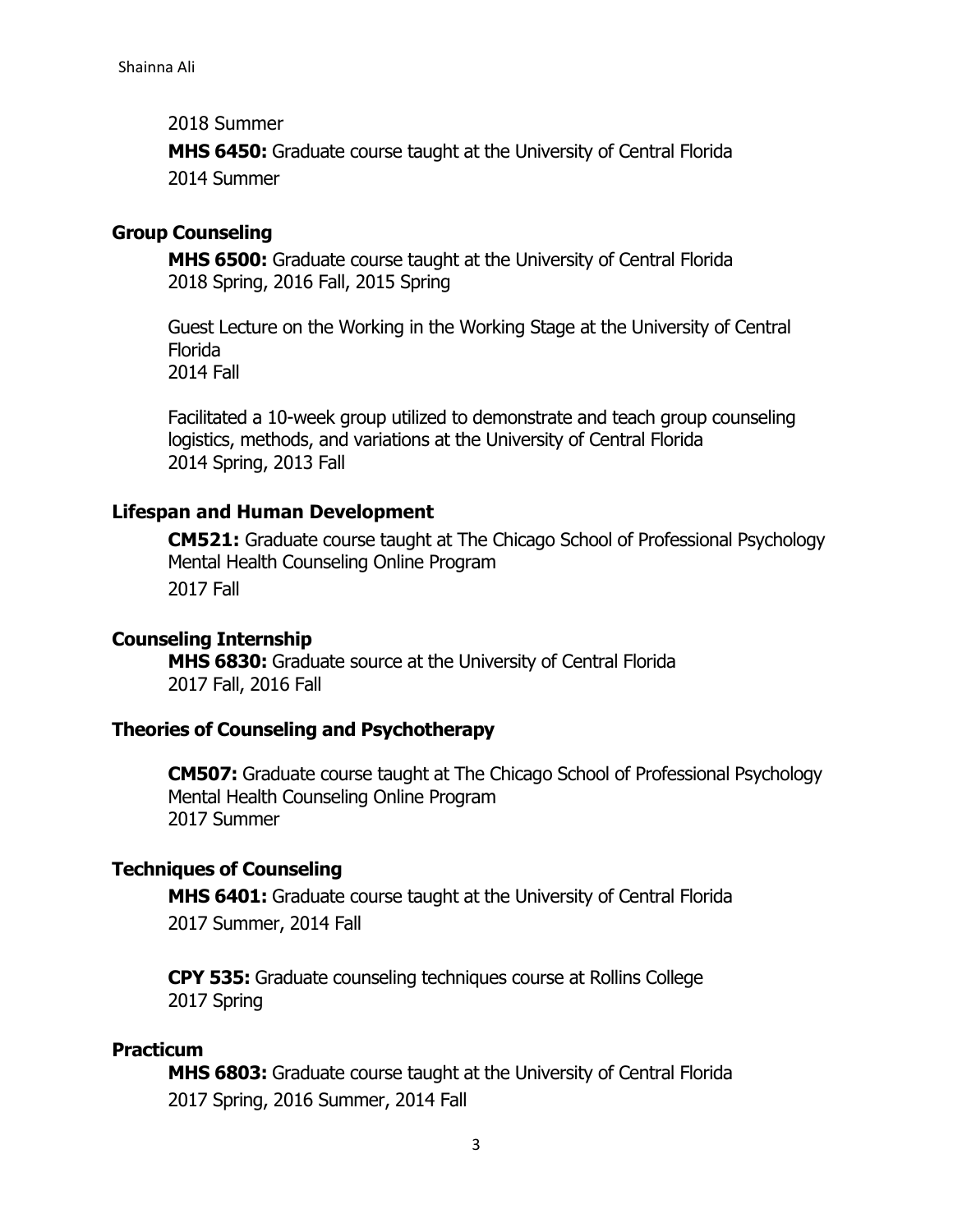#### **Educational Psychology**

**EDU 272:** Undergraduate course at Rollins College 2017 Spring, 2016 Fall

#### **Introduction to American University Life**

**SLS 1102:** Undergraduate course offered to assist international students in adapting to campus culture and American life. 2016 Summer

#### **Research Seminar in Education**

**IDS 7500:** Course taught at the University of Central Florida 2016 Spring, 2015 Fall

#### **Advanced Career Counseling**

**MHS 7340:** Course taught at the University of Central Florida Guest Lecture on Professional Networking and Leadership 2016 Spring

#### **Foundations of Play Therapy & Play Process**

#### **MHS 6421:**

Guest Lecture on Psychodrama and Sociodrama at the University of Central Florida 2015 Summer

Guest Lecture on the Mental Health Benefits of World Dance at the University of Central Florida 2014 Summer

#### **Introduction to Counseling**

**MHS 6400:** Co-taught overview of the philosophy, organization, administration, and roles of counselors in various work settings at the University of Central Florida 2014 Spring, 2013 Fall

#### **Couples Counseling**

**COUN 432:** Guest lecture on the coming out process for Northern Illinois University 2017, Summer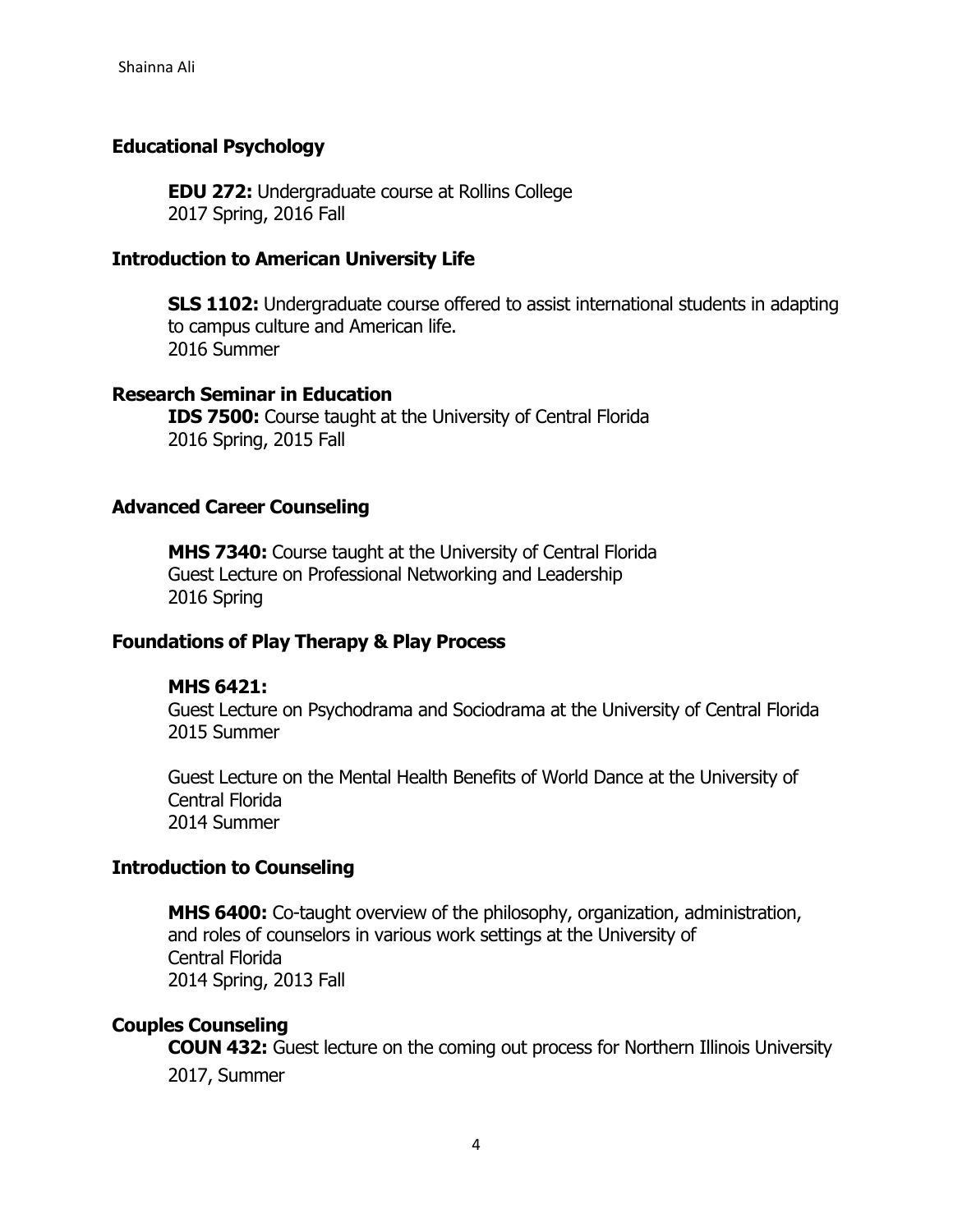**MHS 6440:** Assisted in providing an overview of couples theories and techniques at the University of Central Florida 2014 Summer

#### **Family Counseling**

**MHS 6430:** Assisted in formulating and grading quizzes in addition to overall grades at the University of Central Florida 2013 Fall

#### **Teaching and Learning in the Community College**

**EDH 6305:** Undergraduate course taught at the University of Central Florida 2015 Spring, 2014 Fall

#### **Contemporary Problems in the Community College**

**EDH 6081:** Undergraduate course taught at the University of Central Florida 2015 Spring

#### **The Community College in America**

**EDH 6053:** Undergraduate course taught at the University of Central Florida 2014 Fall

#### **Community College Education**

**EDH 6215:** Undergraduate course taught at the University of Central Florida 2014 Fall

#### **TRAININGS PROVIDED**

- **Ali, S.** (2019, October). Self-Love for the Counselor: Strategies to Improve Self-Care & Foster Wellness. Pre-Convention Session Hosted at the Florida Counseling Convention.
- **Ali, S.** (2019, March). Self-love: The key to achieving your goals in 2019. International Webinar hosted by Women in Business. (womeninbusiness.online/self-loveconfidence)
- **Ali, S.** (2019, February). Love You: A Self-Love Workshop. Orlando, Fl. (https://www.shainnaali.com/self-love-workshop)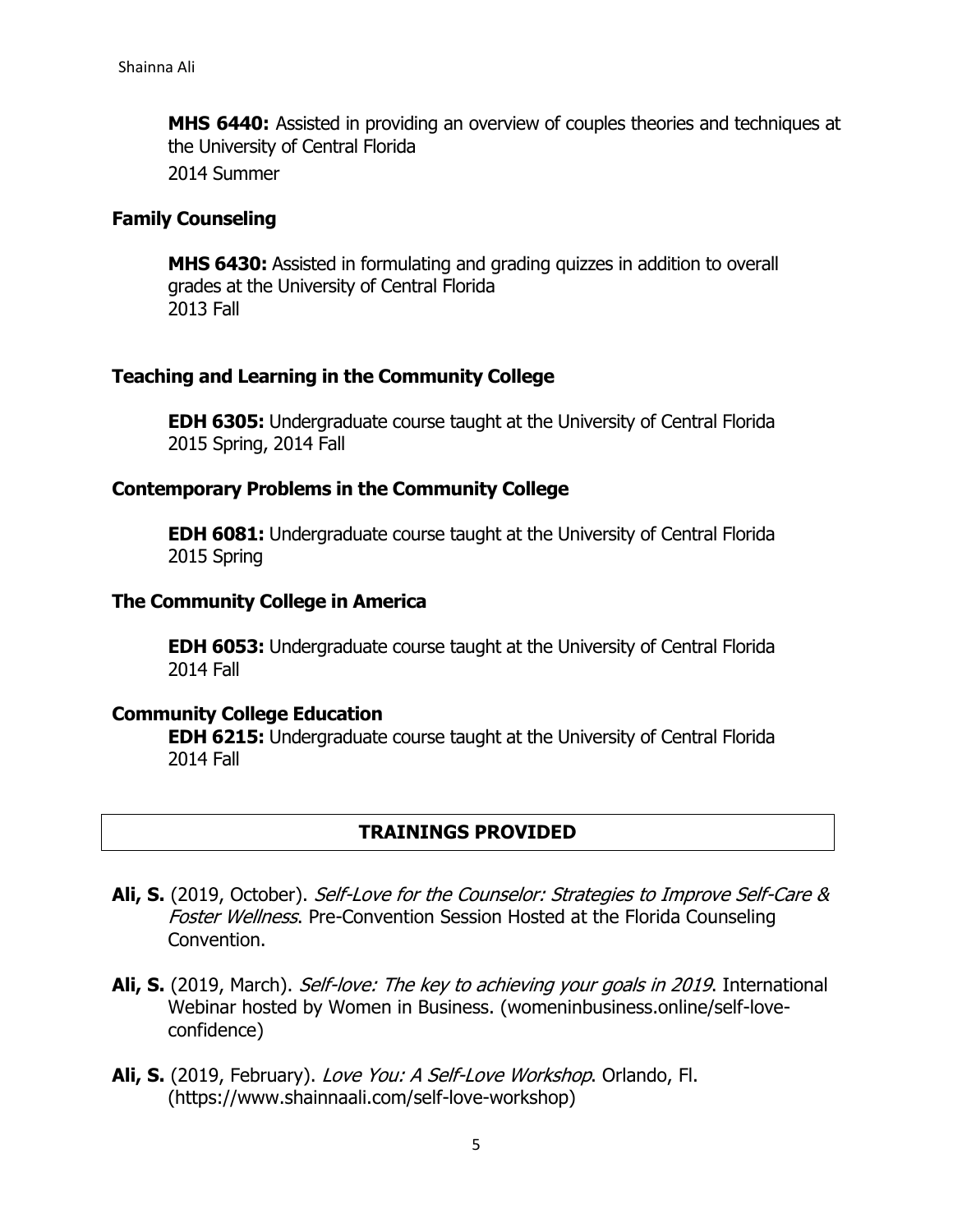- Ali, S. (2016, April). *Exploring Culture & Identity*. Cultural competence training provided for Global UCF.
- **Ali, S.** (2018, April). Empowering Clients through Affirmative Practice. LGBTQ+ competence provided for Central Florida Behavioral Health Hospital.

## **FEATURED SPEAKING OPPORTUNITIES**

- **Ali, S.** (2019, October). Fill Your Cup: The Importance of Self-Care in the Counseling Profession. Plenary speech provided at the Florida Counseling Convention.
- **Ali, S.** (2019, October). The Loneliness Epidemic: How to Stay Connected in an Isolated World. Guest speech provided at the Third Annual Lifeline Luncheon.

# **PRESENTATIONS**

#### **NATIONAL/INTERNATIONAL**

- **Ali, S.** (2019). Friend or Foe: How Friendships Influence Our Mental Wellness. Paper presented at the National Alliance of Mental Illness Convention. Seattle, WA.
- Ali, S. (2018). Inside out and counseling: Creative interventions to facilitate emotional intelligence. Paper presented at the Association for Creativity in Counseling Conference. Clearwater, FL.
- Courtland, C. & **Ali, S.** (2018, April). Intersectionality: The Complexity of Identity in Counseling Across Cultures. Paper presented by Lee at the American Counseling Association Convention. Atlanta, GA.
- Lee, C. & **Ali, S.** (2017, October). Intersectionality: Understanding the Complexity of Identity in Counseling across Cultures. Paper presented at the Association for Counselor Education and Supervision Conference. Chicago, IL.
- **Ali, S.** & Bloom, Z.D. (2017, October). Inside and out of the classroom: Methods to enhance emotional intelligence in counselor education. Paper accepted to be presented at the Association for Counselor Education and Supervision Conference. Chicago, IL.
- **Ali, S.** (2016, September-accepted). Growing through Group: An Empirically-Supported Strengths-Based Group Counseling Intervention . Paper presented at the Association of Lesbian, Gay, Bisexual, and Transgender Issues in Counseling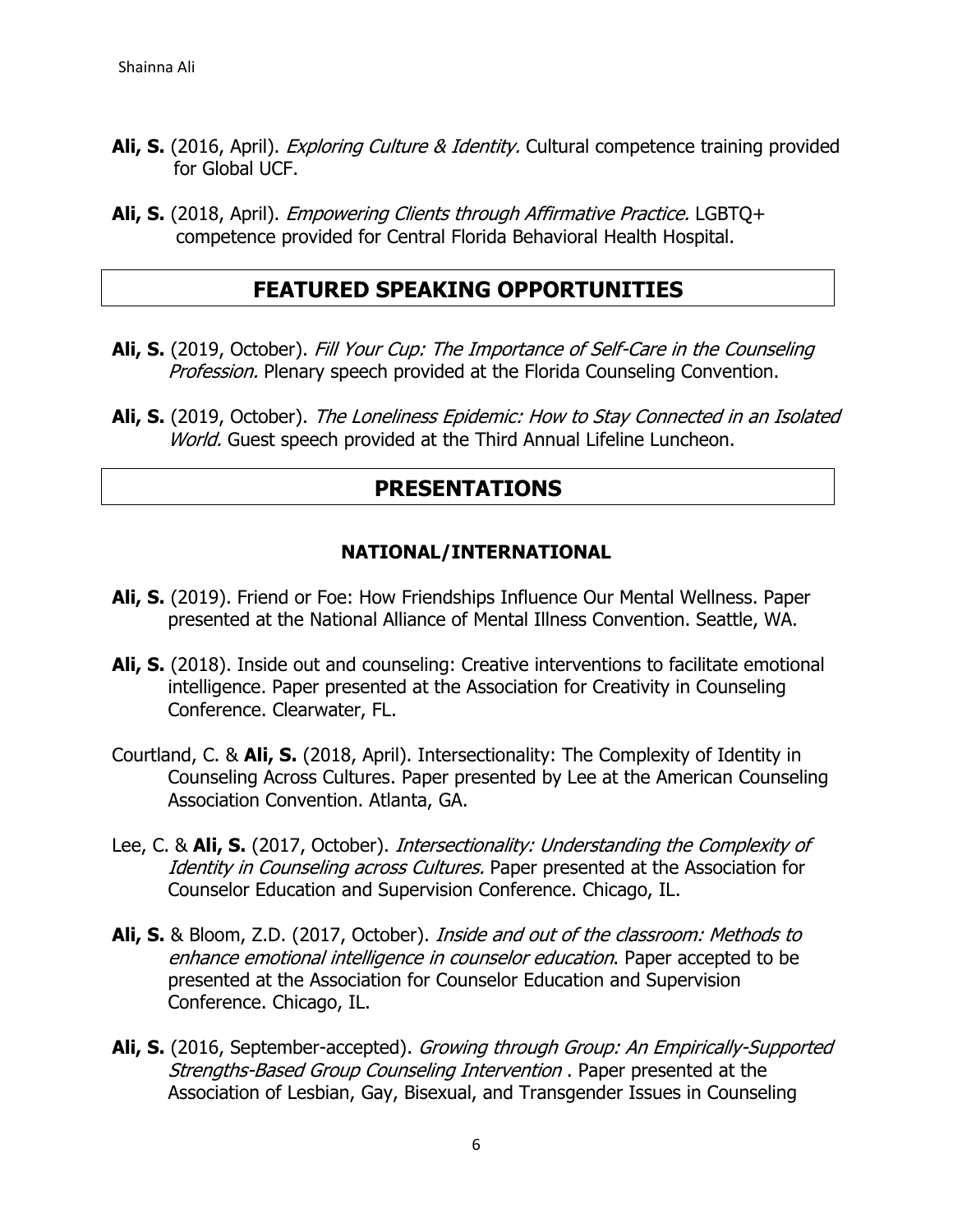Conference, San Antonio, TX.

- **Ali, S.**, Hooper-Knox, A., Henesy, R., & Overheim, T. (2016, September-accepted). Affirmative Practice: Gaining the Competence to Empower our Clients. Paper presented at the Association of Lesbian, Gay, Bisexual, and Transgender Issues in Counseling Conference, San Antonio, TX.
- **Ali, S.**, Henesy, R., Griffith, C., & Washington, S. (2016, March). Affirmative practice: Embracing a positive perspective with LGBTQ+ Clients. Paper presented at the American Counseling Association, Montreal, Canada.
- Solomon, C. **& Ali, S.** (2016, March). Laughter yoga: Removing layers of inhibition to find an infinite ability to laugh. Paper presented at the American Counseling Association, Montreal, Canada.
- **Ali, S.** (2015, October). Cultural relativism & counseling: A place within pedagogy and practice. Paper presented at the Association for Counselor Education and Supervision Conference. Philadelphia, PA.
- Gonzalez, J., & **Ali, S.** (2015, October). Cultivating multicultural research within your counseling environment. Paper presented at the Association for Counselor Education and Supervision Conference. Philadelphia, PA.
- Bloom, Z. D., **& Ali, S.** (2015, October). Contemporary Pornography and Adolescent Relationships. Paper presented at the Association for Counselor Education and Supervision Conference. Philadelphia, PA.
- Bloom, Z. D., **& Ali, S.** (2015, October). Psychometric properties of the attitudes towards erotica questionnaire and the sexual opinion survey with a sample of counseling professionals. Paper accepted to be presented at Association for Counselor Education and Supervision Conference. Philadelphia, PA.
- Ali, S. (2015, September-Accepted). Coming-out competence: Preparing counselors to effectively assist clients through the coming-out-process. Paper accepted to be presented at the Association for Assessment and Research in Counseling Association Conference. Memphis, TN.
- **Ali, S.** (2015, April-Accepted). Dance and diversity: World dance as a creative tool in counseling. Paper accepted to be presented at the Association for Creativity in Counseling Conference. San Antonio, TX.
- **Ali, S.** (2015, March). Counseling and coming-out: Understanding the process of sexual minority disclosure. Paper presented at the American Counseling Association,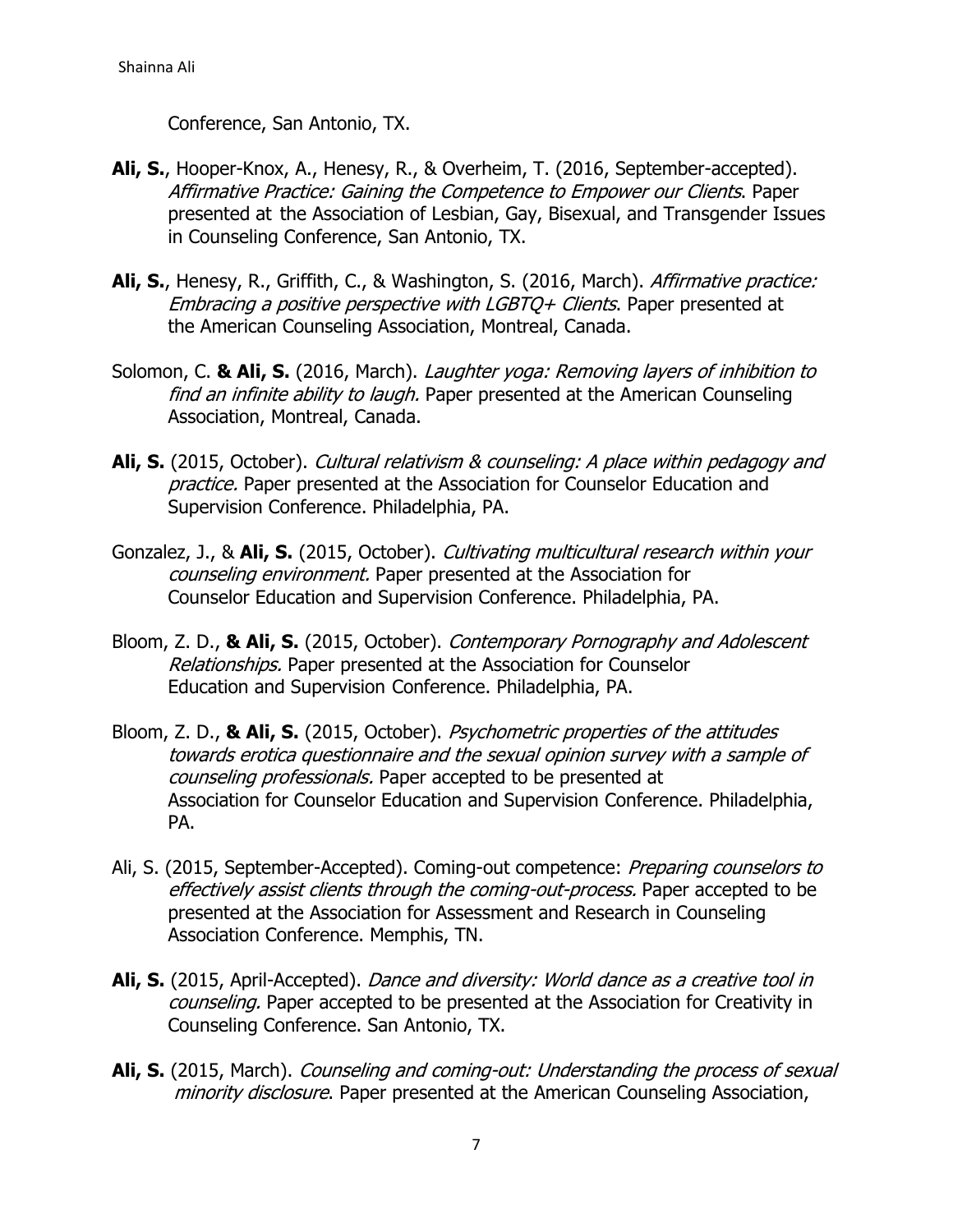Orlando, FL.

- Barden, S., **Ali, S.**, Gutierrez, D., & Gonzalez, J. (2015, March). Understanding the influence of breast cancer on Latina couples: A Consensual Qualitative Research Design. American Counseling Association, Orlando, FL.
- Siddiqui, A. & **Ali, S.** (2015, March). Am I fine? Social skills intervention for adolescents with Autism spectrum disorders. Paper presented at the American Counseling Association, Orlando, FL.
- **Ali, S.** (2014, September). *The cycle of coming out*. Paper presented at the Association of Lesbian, Gay, Bisexual, and Transgender Issues in Counseling Inaugural Conference, New Orleans, LA.
- Ali, S. (2014, September). *Counselor's perceived competence in counseling clients* through the coming-out process. Paper presented at the Association for Lesbian, Gay, Bisexual, and Transgender Issues in Counseling Inaugural Conference, New Orleans, LA.
- Ali, S. (2014, March). *Prescription perspective: A research proposal for an exploratory* investigation of attitudes related to prescription drug use, misuse, and abuse and their impact on addictions counseling. IAAOC-sponsored session, Paper presented at the American Counseling Association, Honolulu, HI.
- **Ali, S.**, & DePue, M.K. (2012, March). Breaking through the pill mills: Understanding how counseling is influenced by the rise of prescription drug dependence. Paper presented at the American Counseling Association, San Francisco, CA.
- **Ali, S.**, DePue, M.K., & Super, J. (2012, March). Out of the closet and into the light: Promoting a successful transformation among sexual minorities. Paper presented at the American Counseling Association, San Francisco, CA.

#### **REGIONAL/STATE**

- **Ali, S.** (2017, October). Empowering Clients through Affirmative Practice. Paper presented at the Florida Counseling Association Annual Conference. Orlando, FL.
- **Ali, S.** (2017, October). Inquiring on Intersections: A Critical Process in Multicultural Counseling Competence. Paper presented at the Florida Counseling Association Annual Conference. Orlando, FL.
- **Ali, S.** (2016, October). Evidence-based interventions to LGBTQ+ clients' coping, social support, and coming out growth. Paper presented at the Florida Counseling Association Annual Conference. Orlando, FL.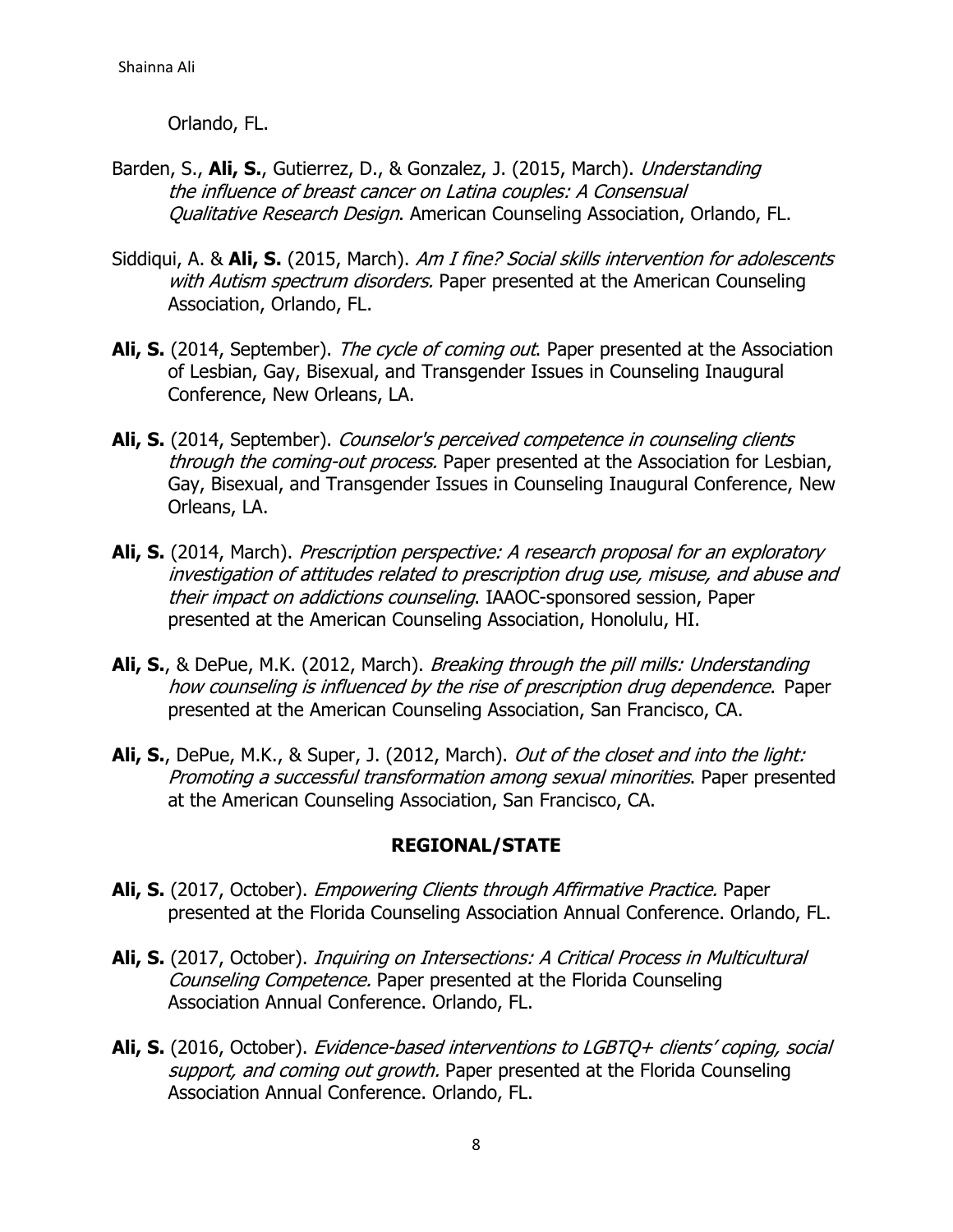- **Ali, S.** (2015, September). Understanding identities and culture: Strategies to increase multicultural counseling competence. Paper presented at the Florida Counseling Association Annual Conference. Orlando, FL.
- **Ali, S.** & Siddiqui, A. (2015, September). Diversity and dance: Exploring the therapeutic implications of world dance. Paper presented at the Florida Counseling Association Annual Conference. Orlando, FL.
- Bloom, Z. D. **& Ali, S.** (2015, September). Processing the "Process" and Treating Trauma through Interpersonal Neurobiology and EMDR Lenses. Paper presented at the Florida Counseling Association Annual Conference. Orlando, FL.
- **Ali, S.** (2015, April). Coming-out in Counseling: Are counselors prepared to assist clients through the coming-out process? Paper presented at the Florida Statewide Graduate Research Symposium. Orlando, FL. **(1st place in the Education division)**
- **Ali, S.** (2014, October). Problems with pills: Understanding prescription drug use, misuse, and abuse. Paper presented at the Florida Counseling Association, Tampa. FL.
- **Ali, S.** (2014, October). Coming-out competence: Understanding the process of identity disclosure in counseling sexual minority clients. Paper presented at the Florida Counseling Association, Tampa. FL.
- **Ali, S.** (2014, October). Prescription perspective: The importance of recognizing the perception of prescription drugs in Counselor Education. Paper presented at the Association for Counselor Education and Supervision, Birmingham, AL.
- Gonzalez, J., Barden, S. M., Gutierrez, D. & **Ali, S.** (2014, October). Existential counseling as a vehicle to support Latina breast cancer survivors. Paper presented at the Association for Counselor Education and Supervision, Birmingham, AL.
- **Ali, S.** (2013, October). Understanding the cycle of sexual identity development. Paper presented at the Florida Counseling Association, Tampa. FL.
- Ali, S. (2011, October). *Understanding the impact of Florida's pill mills*. Paper presented at the Florida Counseling Association, Orlando, FL.
- Ali, S. (2011, October). *Utilizing group therapy for sexual minority adolescents*. Paper presented at the Florida Counseling Association, Orlando, FL.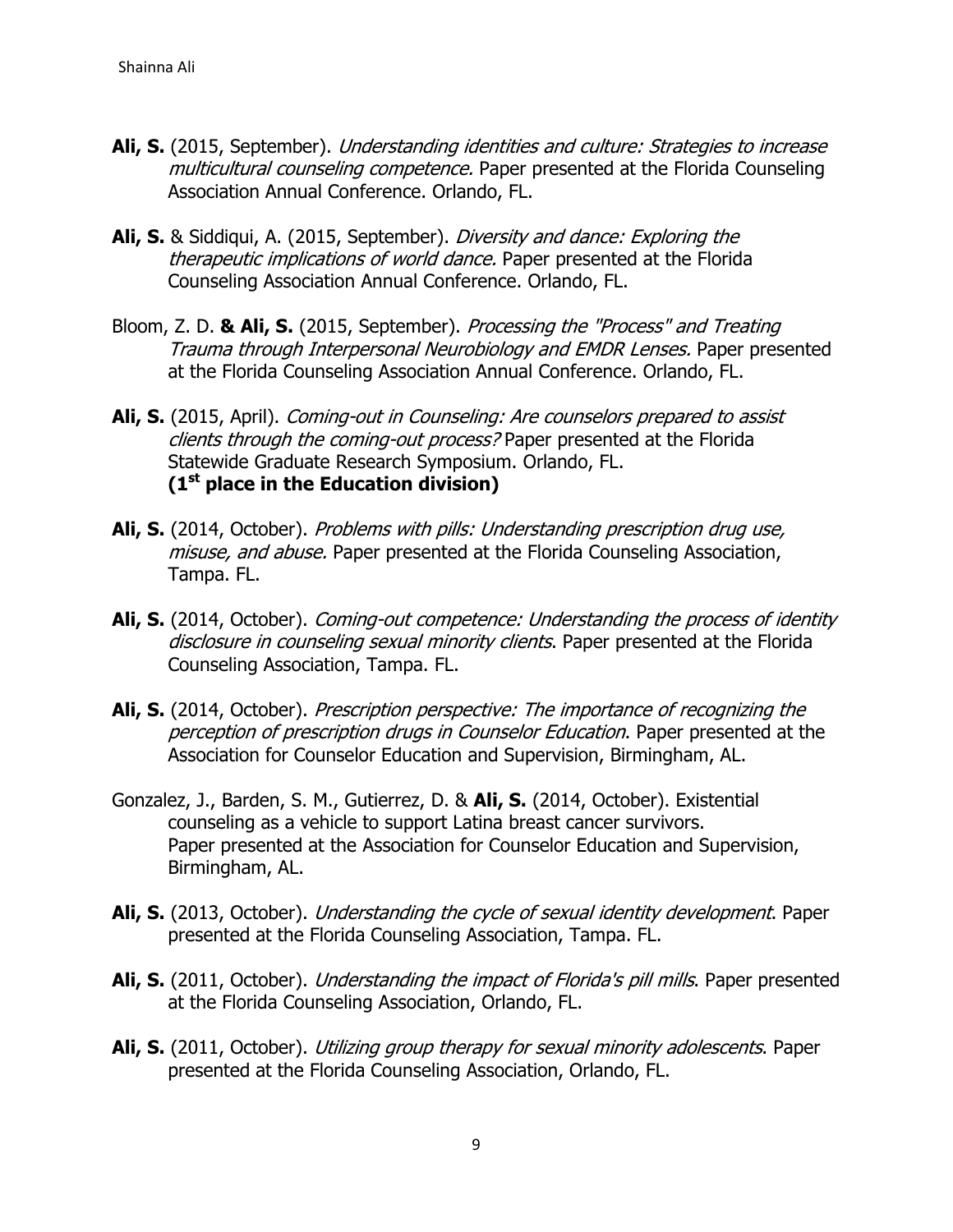#### **LOCAL**

- Ali, S. (2017, January). From sadness to joy: Creative interventions to foster emotional intelligence. Paper presented at the University of Central Florida Counseling Conference. Orlando, FL.
- **Ali, S.** (2017, January). Coming out growth: Empirically-supported strengths-based interventions to assist LGBTQ+ clients in counseling. Paper presented at the University of Central Florida Counseling Conference. Orlando, FL.
- **Ali, S.** (2016, April). The impact of a strengths-based group counseling intervention on young adults' coping, appraisal of social support, and coming-out growth. Paper presented at the University of Central Florida's Graduate Research Forum, Orlando, FL. **(2rd place in the education division)**
- **Ali, S.** (2016, February). The impact of a strengths-based group counseling intervention on young adults' coping, appraisal of social support, and comingoutgrowth. Paper presented at the University of Central Florida's College of Education and Human Performance Research Showcase, Orlando, FL. **(3rd place)**
- **Ali, S.** (2016, February). Affirmative counseling practice with clients in the coming-out process. Paper presented at the University of Central Florida's Counseling Conference, Orlando, FL.
- **Ali, S. & Siddiqui, A.** (2016, February). The ABCs of ASD: Guidelines for ethical and effective practice with clients diagnosed along the spectrum. Paper presented at the University of Central Florida's Counseling Conference, Orlando, FL.
- Bloom, Z.D., & **Ali, S.** (2016, February). An introductory lesson on interpersonal neurobiology. Paper presented at the University of Central Florida's Counseling Conference, Orlando, FL.
- **Ali, S.** (2015, March). Coming-out in counseling: Are counselors prepared to assist clients through the coming-out process? Paper presented at the University of Central Florida's Graduate Research Forum, Orlando, FL. **(1st place in the education division)**
- **Ali, S.** (2015, February). Coming-out in counseling: Are counselors prepared to assist clients through the coming-out process? Paper presented at the University of Central Florida's College of Education and Human Performance Research Showcase, Orlando, FL. **(2nd place)**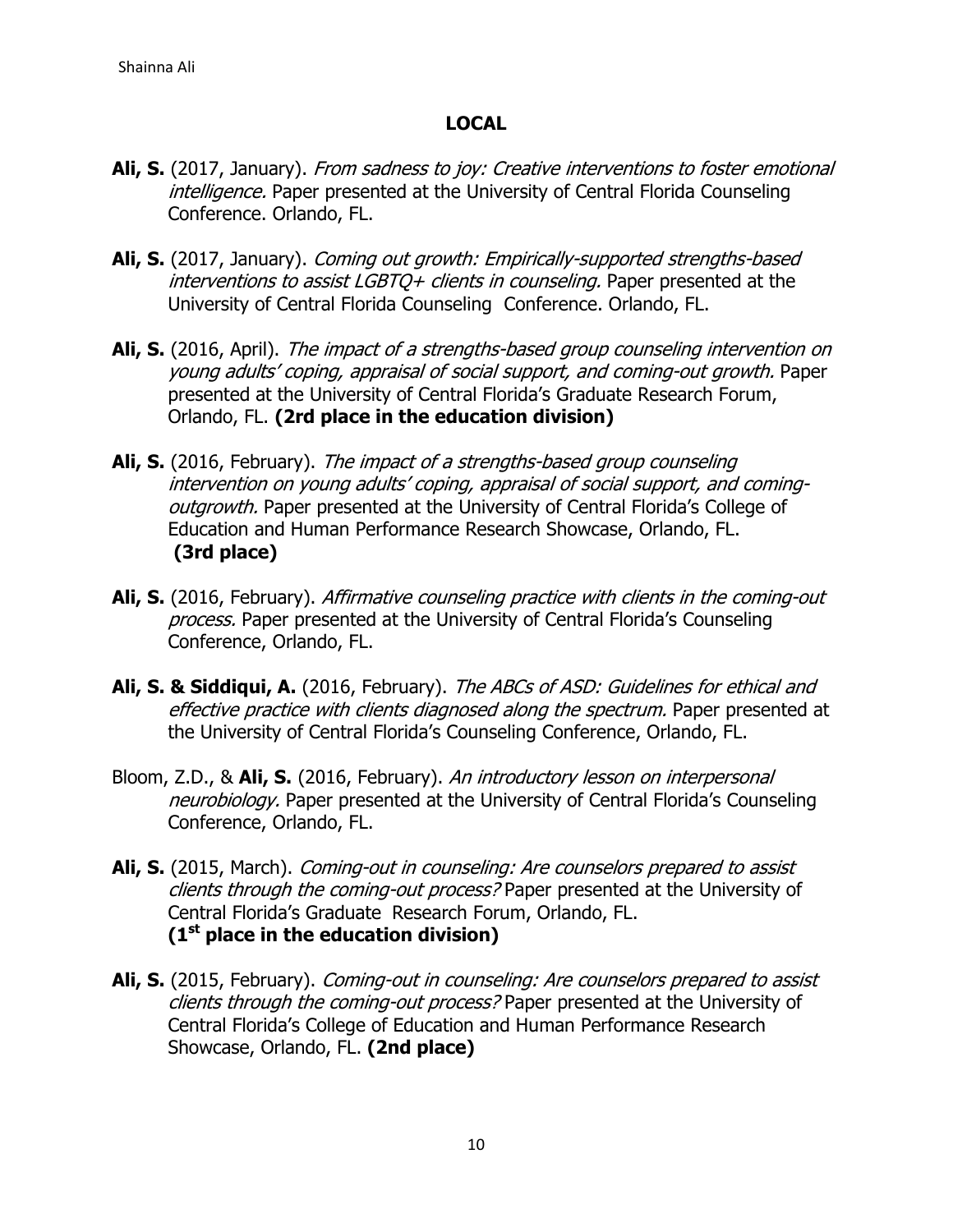- **Ali, S.**, Cushy, K., & Siddiqui, A. (2015, February). Dancing across borders: Utilizing the therapeutic implications of world dance. Paper presented at the University of Central Florida Counseling Conference. Orlando, FL.
- Ali, S. & Bloom, Z. D. (2015, February). *Intersecting identities: Increasing sensitivity* with diverse populations. Paper presented at the University of Central Florida Counseling Conference. Orlando, FL.
- Bloom, Z. D., **Ali, S.**, & Yost, J. (2015, February). Counselors' comfort with sexuality and attitudes towards pornography. Paper presented at the University of Central Florida Counseling Conference, Orlando, FL.
- **Ali, S.** (2014, April). Coming-out competence: Exploring counselor competency in aiding sexual minority clients. Paper presented at the UCF Graduate Research Forum, Orlando, FL.
- **Panel Member (2014, February). So you want to get a PhD in counselor education?** Paper presented at the University of Central Florida Counseling Conference. Orlando, FL.
- **Ali, S.** & Bloom, Z. D. (2014, February). The coming out cycle: Understanding the cyclical nature of sexual minority development. Paper presented at the University of Central Florida Counseling Conference. Orlando, FL.
- **Ali, S.** & Gungor, A. (2014, February). Presenting at local, state, national, and international conferences. Paper presented at the University of Central Florida Counseling Conference. Orlando, FL.
- Bloom, Z. D. & **Ali, S.** (2014, February). Adolescents and pornography exposure: Counseling implications. Paper presented at the University of Central Florida Counseling Conference. Orlando, FL.
- **Ali, S.** (2013, February). Embracing change: Utilizing the transtheoretical model in sexual identity development. Paper presented at the University of Central Florida Counseling Conference, Orlando, FL.
- Ali, S. (2012, April). Florida's pill mills: Understanding prescription drug diversion and its influence. Paper presented at the University of Central Florida Graduate Research Forum, Orlando, FL.
- Ali, S. (2012, February). Florida's pill mills: Understanding prescription drug diversion and its influence on counselors. Paper presented at the University of Central Florida Counseling Conference, Orlando, FL.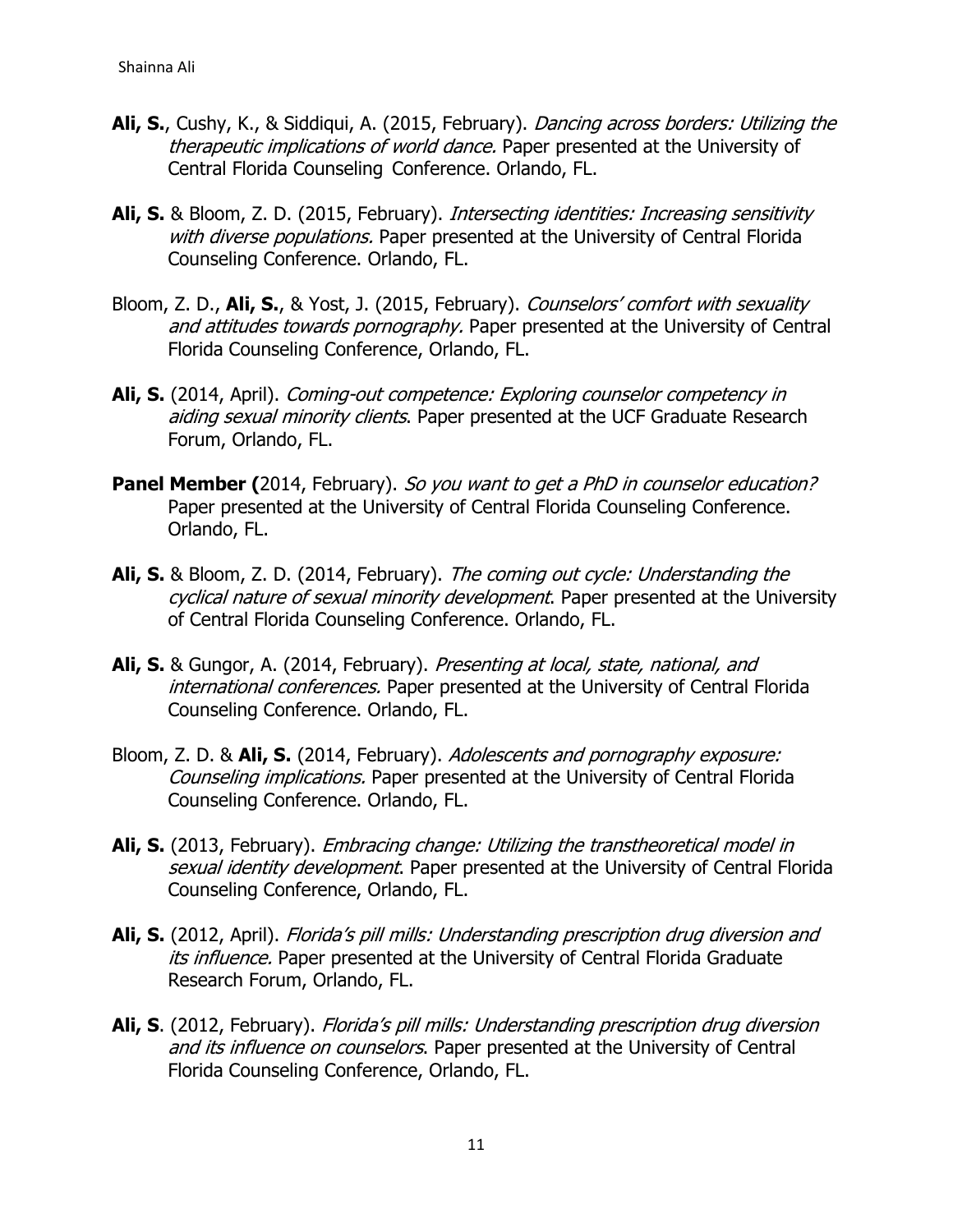- **Ali, S.** (2010, April). Contemporary Hijra identity in Guyana: Colonial and Postcolonial transformations in Hijra gender identity. Paper presented at the University of Central Florida Showcase of Undergraduate Research Excellence, Orlando, FL.
- **Ali, S.** (2009, April). How to teach the Holocaust: Cornerstones for educators of Holocaust curricula K-12. Paper presented at the University of Central Florida Showcase of Undergraduate Research Excellence, Orlando, FL.

#### **INVITED PRESENTATIONS**

- **Ali, S.** (2015, April). Coming-out in Counseling: Are counselors prepared to assist clients through the coming-out process? University of Central Florida Board of Trustees Meeting. Orlando, FL.
- **Ali, S.** (2012, October). Utilizing motivational interviewing to facilitate change. University Behavioral Center, Orlando, FL.

# **PUBLICATIONS**

#### **BOOK CHAPTERS**

- **Ali, S.** (2020). The Self-Love Workbook For Teens. Berkeley, CA: Ulysses Press.
- **Ali, S.** (2019). The Self-Love Workbook. Berkeley, CA: Ulysses Press.
- Lee, C. & **Ali, S.** (2018). Intersectionality. Multicultural Issues in Counseling: New Approach to Diversity.
- **Ali, S.**, Hundley, G., & DePue, M. K. (2017). Beyond the prescription: The other side of opiate painkillers. In Lassiter, P.S. (Editor) & Buser, T. J. Editor(Eds.), The Annual Review of Addiction and Offender Counseling (22-39). Eugene, Oregon :Wipf and Stock Publishers.

#### **BOOKS**

Cohn, S. N., **Ali, S.**, Dillard, M. P., & Zorina, M. (2012). The Boy in the suitcase, Holocaust family stories of survival. Hamilton Books.

#### **BOOK REVIEWS**

Prout, T, & Watkins, M. (2014). Essential interviewing and counseling skills: An integrated approach to practice. New York, NY: Springer Publishing Company.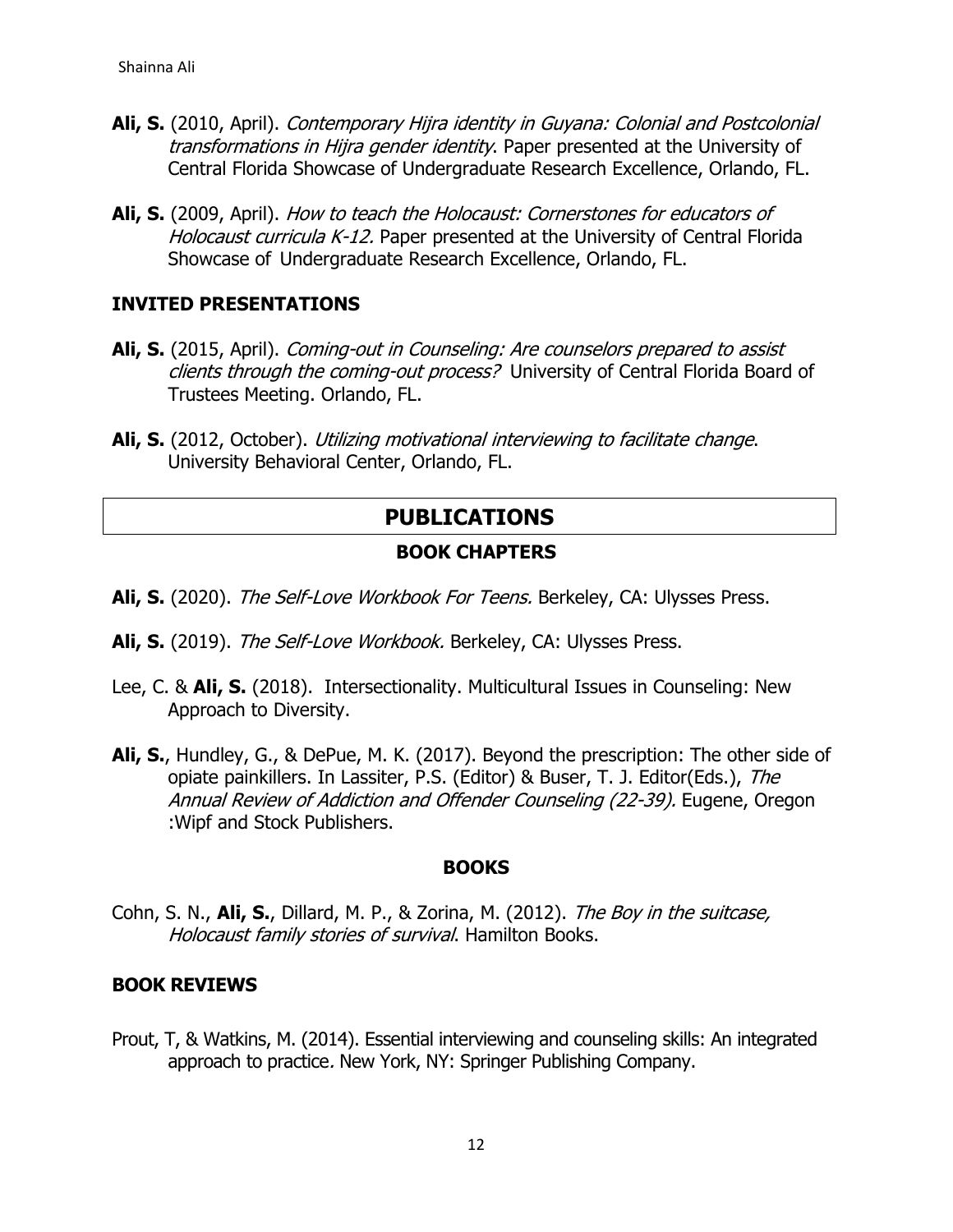#### **REFEREED PUBLICATIONS**

#### **PUBLISHED**

- **Ali, S.** & Lee, C. (2019). Creative methods to address intersectionality in counseling. Journal of Creativity in Mental Health. DOI: 10.1080/15401383.2019.1632767
- **Ali, S.** & Bloom, Z.D. (2019). Creative approaches to address online dating in counseling. Journal of Creativity in Mental Health. DOI: 10.1080/15401383.2018.1535922
- **Ali, S.** & Lambie, G. W. (2019). Examining the Utility of Group Counseling for LGBTQ+ Young Adults in the Coming Out Process. Journal of Specialists in Group Work.
- **Ali, S.** & Lambie, G. W. (2018). The Impact of Strengths-based Group Counseling on LGBTQ+ Young Adults' in the Coming Out Process. Journal of Gay and Lesbian Mental Health.
- **Ali, S.** (2017). Inside out and counseling: Creative interventions to facilitate emotional intelligence. Journal of Creativity in Mental Health. 12(3), 377-387.
- **Ali, S.**, Lambie, G. W., & Bloom, Z.D. (2017). Exploring the factor structure of the sexual orientation counselor competency scale. The Professional Counselor, 7 (3), 223-237.
- **Ali, S.** (2017) The Coming Out Journey: A Phenomenological Investigation of a Lifelong Process Counseling and Coming-Out. VISTAS.
- **Ali, S.**, Cushey, K., & Siddiqui, A. (2017). Diversity and dance: Exploring the therapeutic implications of world dance. Journal of Creativity in Mental Health. 12(1), 31-47.
- Bloom, Z. D., Gutierrez, D., Lambie, G. W., & **Ali, S.** (2016). Counselors' comfort with sexuality, attitudes towards pornography, and propensity to assess and treat client issues related to client pornography use. Journal of Mental Health Counseling. 38(4), 327-345. DOI: 10.17744/mehc.38.4.04
- Barden, S. M., Gutierrez, D., Gonzalez, J., **Ali, S. &** Cruz-Ortega, L.G. (2016). Perspectiva masculina: An exploration of intimate partners of Latina breast cancer survivors. The Family Journal, 24, 222-229. DOI: 10.1177/106648071664869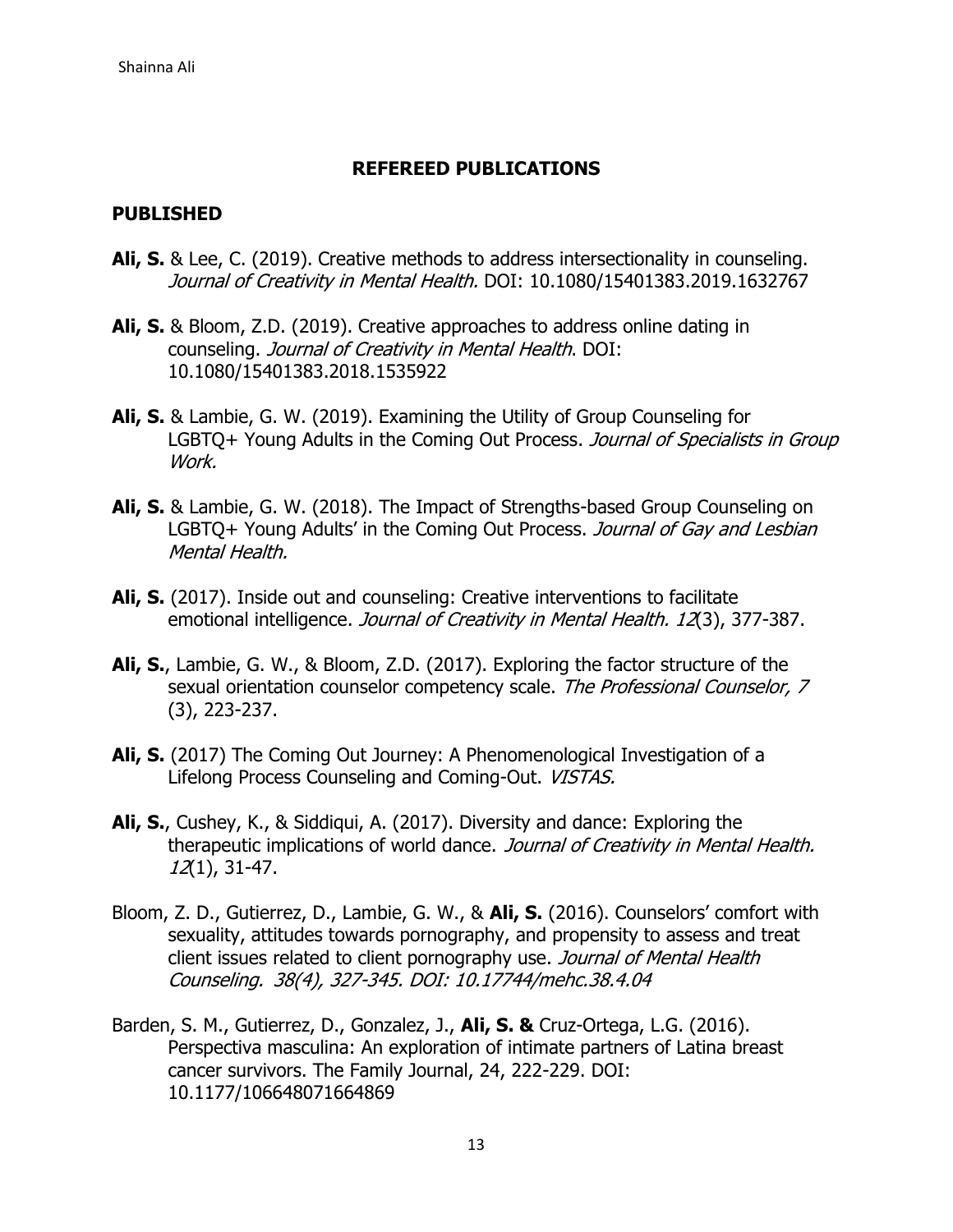- Barden, S. M., Gutierrez, D., Gonzalez, J., & **Ali, S.** (2016). Healing Faith: A Qualitative Exploration of Latina Breast Cancer Survivors. Counseling and Values, 61(3), 142-158. DOI: 10.1002/cvj.12034
- **Ali, S.** & Barden, S.M. (2015). Considering the cycle of coming out: Sexual minority identity development. The Professional Counselor 5(4). 501-515.
- **Ali, S.** (2010, January). Holocaust educational practices: Reviews and recommendations. UCF Undergraduate Research Journal 4(1). 53-59.

#### **IN PRESS**

#### **IN PREPARATION**

**Ali, S.** & Lambie, G. W.(in preparation). Counselors' preparedness to assist clients through the coming-out process.

#### **NON-REFEREED PUBLICATIONS**

#### **Contributing Author to the American Counseling Association**

- **Ali, S.** (2018, October). Counseling considerations for the coming out process. Retrieved from https://www.counseling.org/news/aca-blogs/aca-memberblogs/aca-member-blogs/2018/10/11/counseling-considerations-for-the-comingout-process
- **Ali, S.** (2018, May). Coloring books in counseling. *Retrieved from* https://www.counseling.org/news/aca-blogs/aca-member-blogs/aca-memberblogs/2018/05/22/coloring-books-in-counseling
- **Ali, S.** (2018, February). #MeToo: Considerations for counseling. Retrieved from https://www.counseling.org/news/aca-blogs/aca-member-blogs/aca-memberblogs/2018/02/02/metoo-considerations-for-counseling
- **Ali, S.** (2018, January). How to be an LGBTQ+ affirming friend. Retrieved from https://www.counseling.org/news/aca-blogs/aca-member-blogs/acamember-blogs/2018/01/13/how-to-be-an-lgbtq-affirming-friend
- **Ali, S.** (2018, January). Three TED talks you need to watch if you are considering counseling. Retrieved from https://www.counseling.org/news/aca-blogs/aca-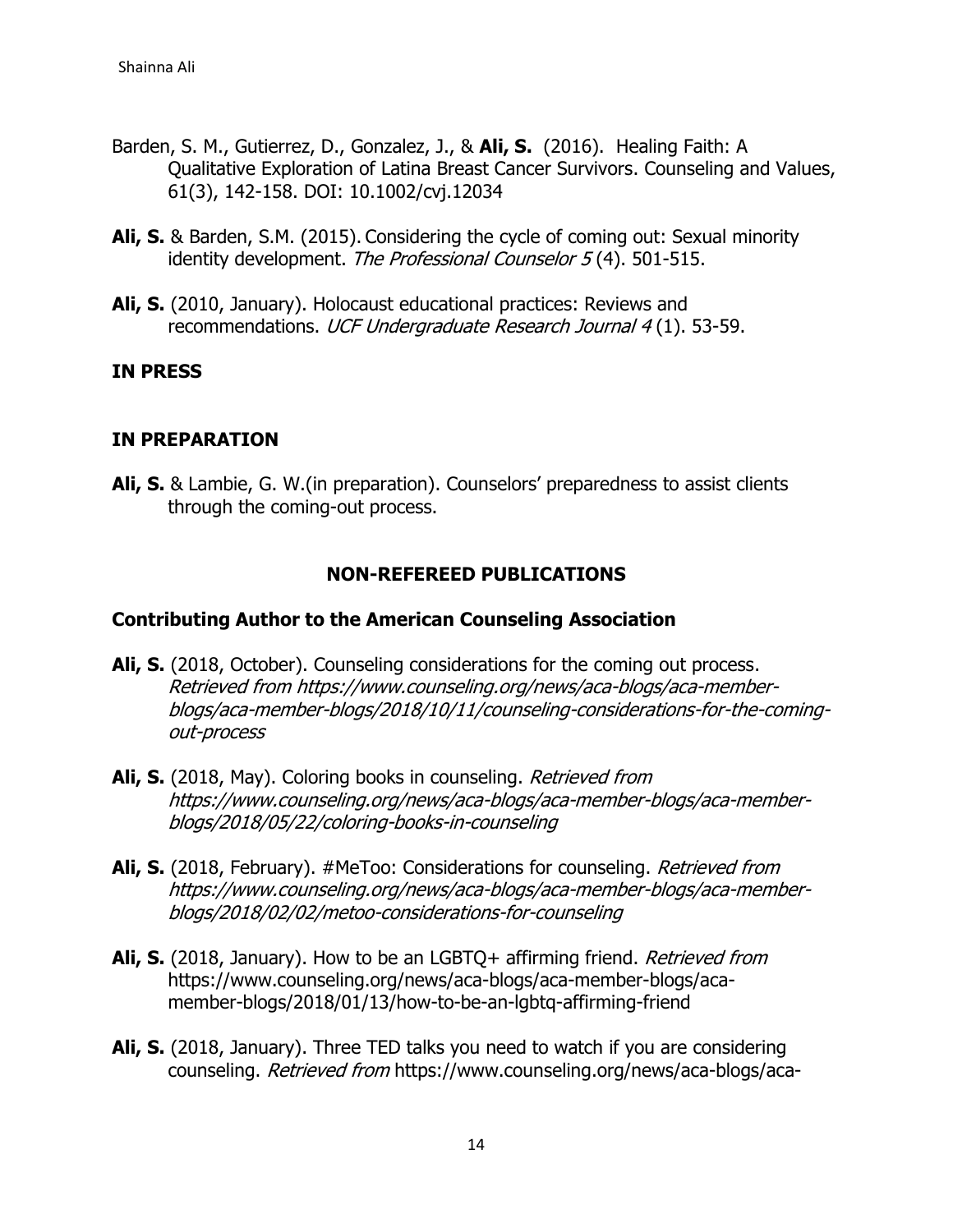member-blogs/aca-member-blogs/2018/01/10/three-ted-talks-you-need-towatch-if-you're-considering-counseling

- Ali, S. (2018, January). Seven lies you have been told about counseling. Retrieved from https://www.counseling.org/news/aca-blogs/aca-member-blogs/aca-memberblogs/2018/01/19/seven-lies-you-ve-been-told-about-counseling
- **Ali, S.** (2017, December). 'Tis the season: Five common causes of the holiday blues. Retrieved from https://www.counseling.org/news/aca-blogs/aca-memberblogs/aca-member-blogs/2017/11/21/tis-the-season-five-common-causes-of-theholiday-blues

#### **Contributing Author to the National Association on Mental Illness**

**Ali, S.** (2018, January). Six ways you can help a loved one on their healing journey. Retrieved from https://www.nami.org/blogs/nami-blog

### **Contributing Author to Psychology Today**

- Ali, S. (2019, August). The NBA Makes an Effort to Promote Mental Wellness. Retrieved from https://www.psychologytoday.com/us/blog/modern-mentality/201908/thenba-makes-effort-promote-mental-wellness
- **Ali, S.** (2019, June). The Cost of Caring Without Self-Care. Retrieved from https://www.psychologytoday.com/us/blog/modern-mentality/201906/the-costcaring-without-self-care
- **Ali, S.** (2019, May). Five Signs of Workplace Burnout. Retrieved from [https://www.psychologytoday.com/us/blog/modern-mentality/201905/five-signs](https://www.psychologytoday.com/us/blog/modern-mentality/201905/five-signs-)workplace-burnout
- Ali, S. (2019, May). Thinking About Becoming A Therapist? Retrieved from https://www.psychologytoday.com/us/blog/modern-mentality/201905/thinkingabout-becoming-therapist
- Ali, S. (2019, April). Is Your Friendship Healthy? Retrieved from https://www.psychologytoday.com/us/blog/modern-mentality/201904/is-yourfriendship-healthy
- **Ali, S.** (2019, March). How to Heal When You Learn About The Loss of an Icon. Retrieved from [https://www.psychologytoday.com/us/blog/modern](https://www.psychologytoday.com/us/blog/modern-)mentality/201903/how-heal-when-you-learn-about-the-loss-icon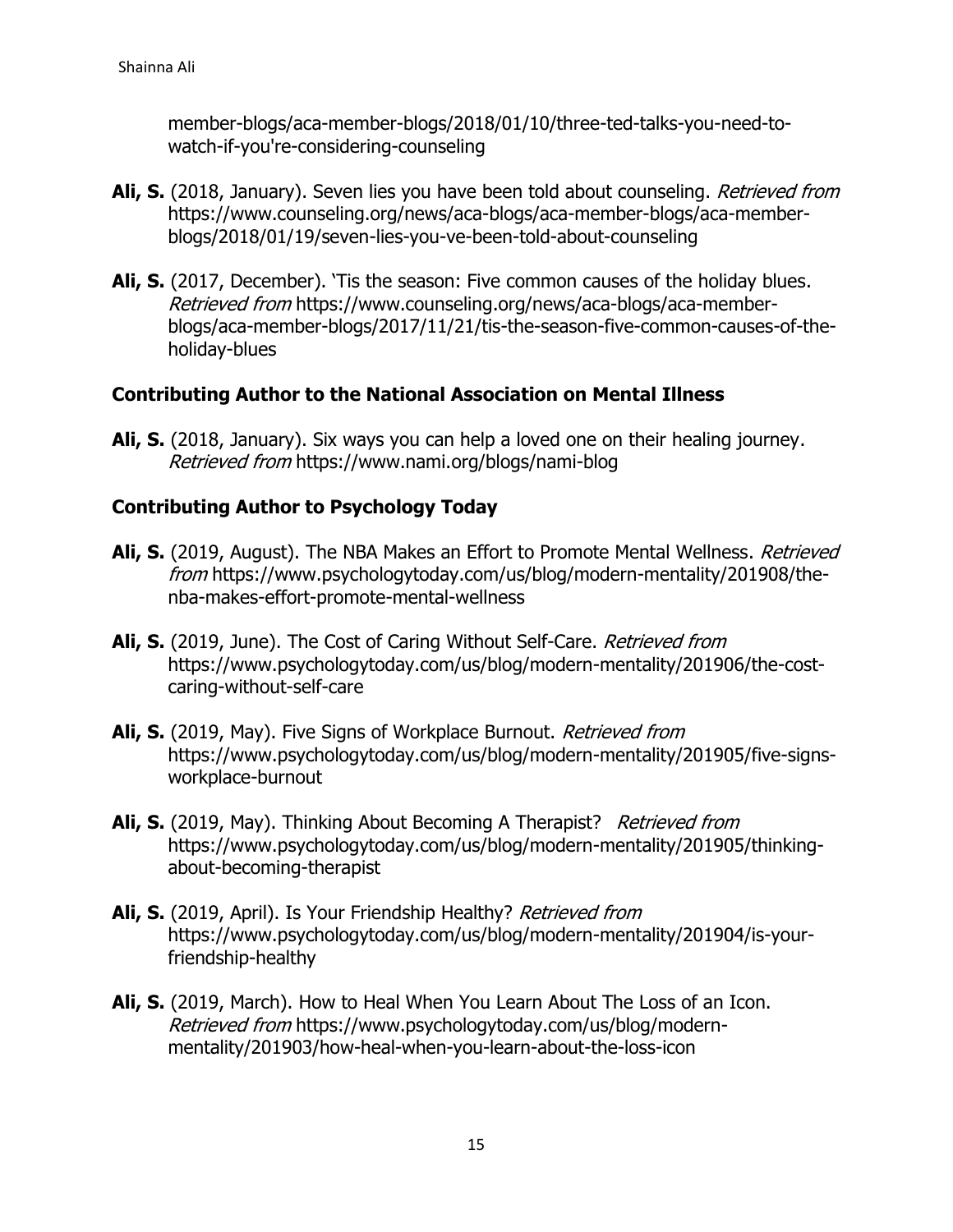- **Ali, S.** (2019, February). What Self-Love Isn't. Retrieved from <https://www.psychologytoday.com/us/blog/modern-mentality/201902/> what-self-love-isn-t
- **Ali, S.** (2019, January). Is Self-Care Just a Trend? Retrieved from https://www.psychologytoday.com/us/blog/modern-mentality/201901/is-selfcare-just-trend
- Ali, S. (2019, January). Therapy Terms Everyone Needs to Know. Retrieved from [https://www.psychologytoday.com/us/blog/modern-mentality/201901/therapy](https://www.psychologytoday.com/us/blog/modern-mentality/201901/therapy-)terms-everyone-needs-know
- **Ali, S.** (2019, January). Why Your Self-Care Isn't Working. Retrieved from [https://www.psychologytoday.com/us/blog/modern-mentality/201901/why-your](https://www.psychologytoday.com/us/blog/modern-mentality/201901/why-your-)self-care-isn-t-working
- **Ali, S.** (2019, January). Is 'Bird Box' About Mental Health? Retrieved from [https://www.psychologytoday.com/us/blog/modern](https://www.psychologytoday.com/us/blog/modern-)mentality/201812/is-bird-box-about-mental-health
- **Ali, S.** (2018, December). A guide to achieving your New Year's resolutions. Retrieved from https://www.psychologytoday.com/us/blog/modernmentality/201812/guide-achieving-your-new-year-s-resolutions
- **Ali, S.** (2018, December). Why New Year's Resolutions Fail. Retrieved from https://www.psychologytoday.com/us/blog/modern-mentality/201812/why-newyears-resolutions-fail
- **Ali, S.** (2018, December). How to manage your mental health during the holidays. Retrieved from https://www.psychologytoday.com/us/blog/modernmentality/201811/how-manage-your-mental-health-during-the-holidays
- **Ali, S.** (2018, October). Mental health lessons from Kanye's Oval Office meeting. Retrieved from https://www.psychologytoday.com/us/blog/modernmentality/201810/mental-health-lessons-kanyes-oval-office-meeting
- **Ali, S.** (2018, October). Is social media making you lonely? Retrieved from https://www.psychologytoday.com/us/blog/modern-mentality/201810/is-socialmedia-making-you-lonely
- **Ali, S.** (2018, September). How to improve your wellness. *Retrieved from* https://www.psychologytoday.com/us/blog/modern-mentality/201809/howimprove-your-wellness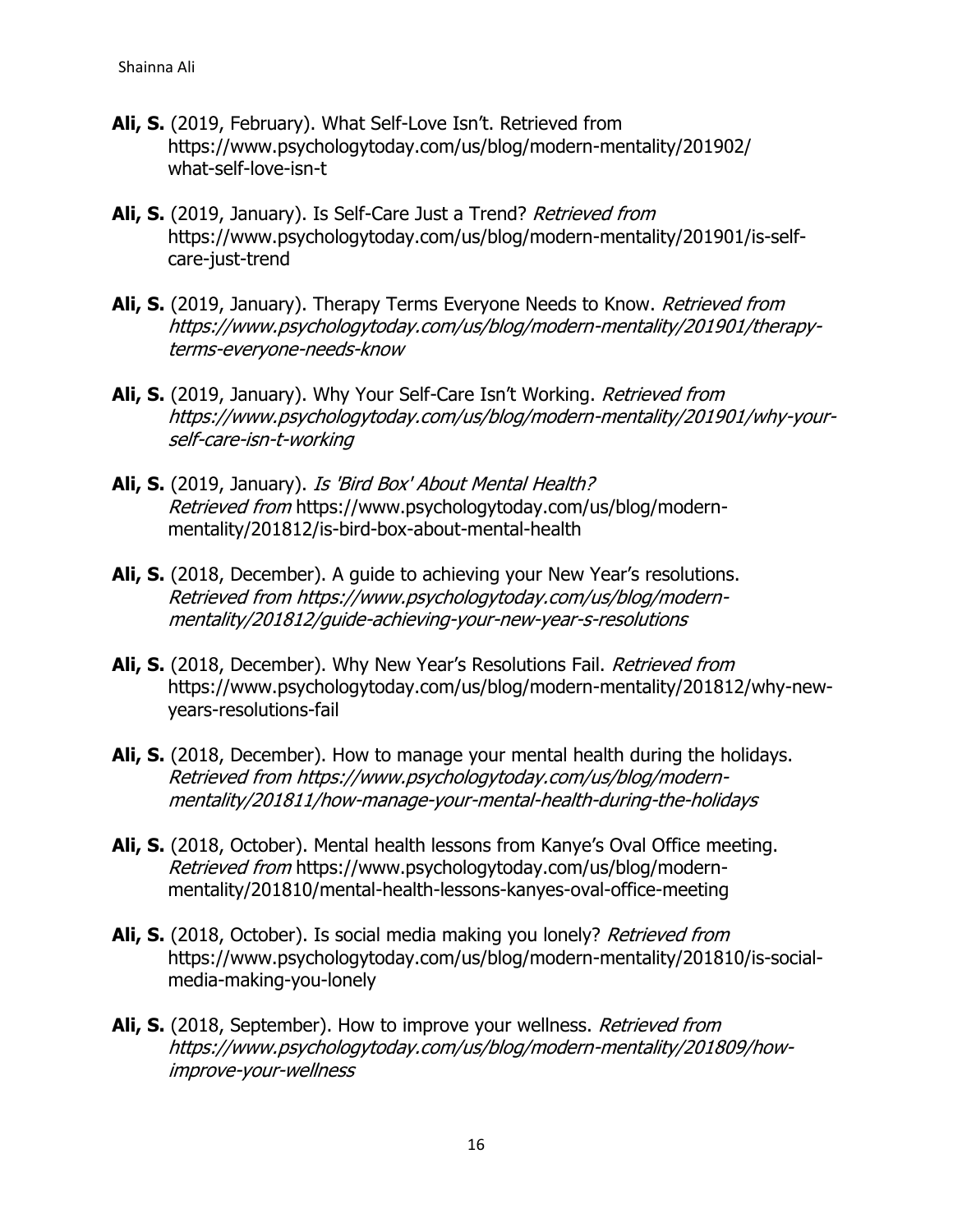- **Ali, S.** (2018, August). Reflecting on Rick Genest: Body art and mental health. Retrieved from https://www.psychologytoday.com/us/blog/modernmentality/201808/reflecting-rick-genest-body-art-and-mental-health
- **Ali, S.** (2018, June). What you need to know about the loneliness epidemic. Retrieved from https://www.psychologytoday.com/us/blog/modernmentality/201807/what-you-need-know-about-the-loneliness-epidemic
- **Ali, S.** (2018, June). The key to maintaining your digital well-being. *Retrieved from* https://www.psychologytoday.com/us/blog/modern-mentality/201807/the-keymaintaining-your-digital-well-being
- **Ali, S.** (2018, May). The World Health Organization highlights gaming disorder. Retrieved from https://www.psychologytoday.com/us/blog/modernmentality/201806/the-world-health-organization-highlights-gaming-disorder
- **Ali, S.** (2018, May). A call for change: How to contribute to suicide prevention. Retrieved from https://www.psychologytoday.com/us/blog/modernmentality/201806/call-change-how-contribute-suicide-prevention
- Ali, S. (2018, May). The barriers to Kate Spade's mental health. *Retrieved from* https://www.psychologytoday.com/us/blog/modern-mentality/201806/thebarriers-kate-spades-mental-health
- Ali, S. (2018, June). Reflecting on Kate Spade. Retrieved from https://www.psychologytoday.com/us/blog/modern-mentality/201806/sadnessdoes-not-discriminate-reflecting-kate-spade
- **Ali, S.** (2018, June). The coming out cycle. *Retrieved from* https://www.psychologytoday.com/us/blog/modern-mentality/201806/thecoming-out-cycle
- **Ali, S.** (2018, May). The problem with Tyronn Luee minimizing anxiety. *Retrieved from* https://www.psychologytoday.com/us/blog/modern-mentality/201805/theproblem-tyronn-lue-minimizing-anxiety
- **Ali, S.** (2018, May). Why you've been ghosted. Retrieved from https://www.psychologytoday.com/us/blog/modern-mentality/201805/whyyouve-been-ghosted
- **Ali, S.** (2018, May). The invisible competition: Athletes and mental health. *Retrieved* from https://www.psychologytoday.com/us/blog/modern-mentality/201805/theinvisible-competition-athletes-mental-health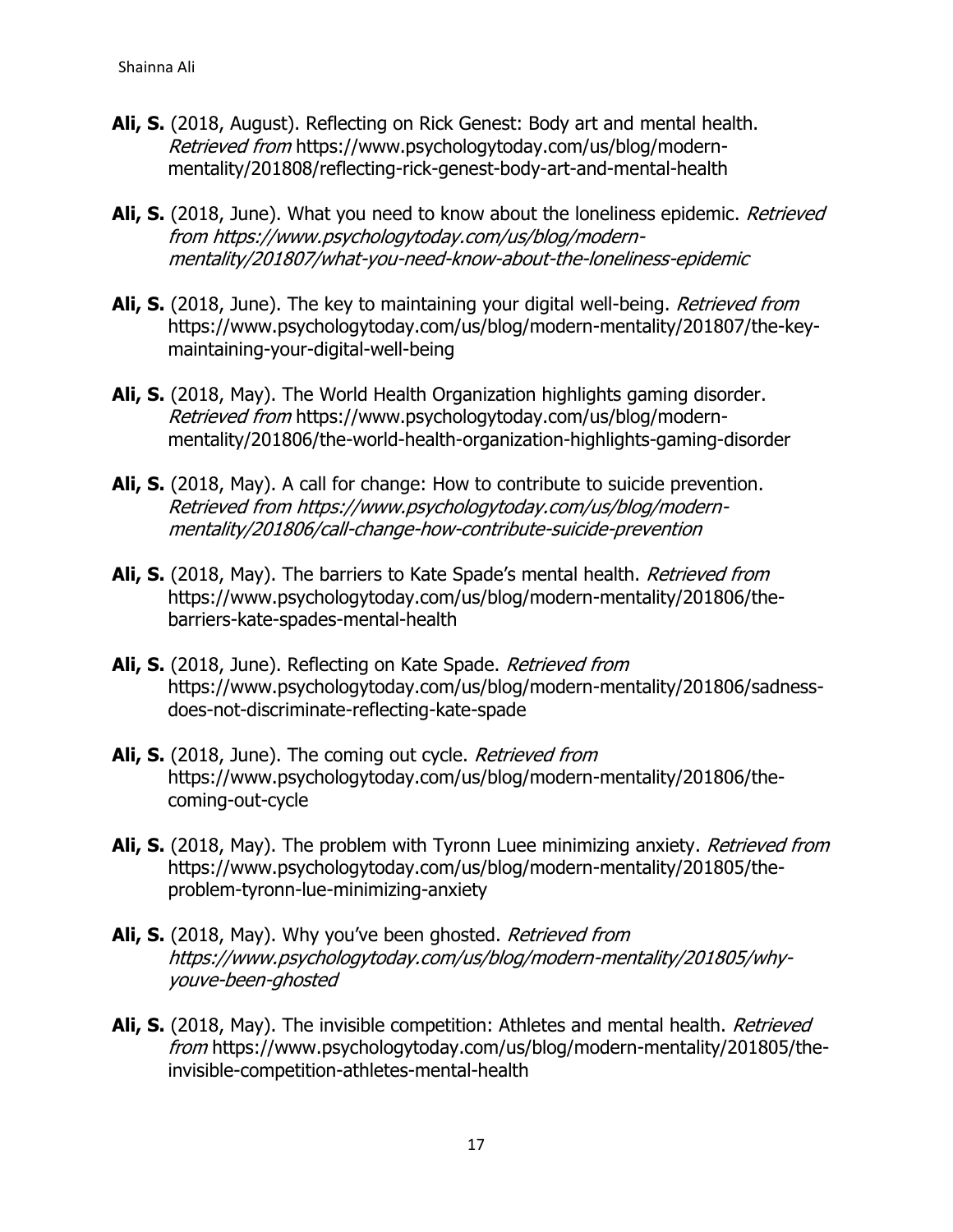- **Ali, S.** (2018, May). How to contribute to mental health awareness. Retrieved from https://www.psychologytoday.com/us/blog/modern-mentality/201805/howcontribute-mental-health-awareness
- **Ali, S.** (2018, May). How to help a child face mental health problems. *Retrieved from* https://www.psychologytoday.com/us/blog/modern-mentality/201805/how-helpchild-face-their-mental-health-problems
- **Ali, S.** (2018, May). Emoji intelligence: Three tips to improve your communication. Retrieved from https://www.psychologytoday.com/us/blog/modernmentality/201805/emoji-intelligence-three-tips-enhance-your-communication
- **Ali, S.** (2018, May). Can Kanye West promote mental health awareness? Retrieved from https://www.psychologytoday.com/us/blog/modern-mentality/201805/cankanye-west-promote-mental-health-awareness
- **Ali, S.** (2018, April). What no one wants to say about Avicii's passing. Retrieved from https://www.psychologytoday.com/us/blog/modern-mentality/201804/what-noone-wants-say-about-avicii-s-passing
- **Ali, S.** (2018, April). What to do when a loved one needs mental health help. Retrieved from https://www.psychologytoday.com/us/blog/modernmentality/201804/what-do-when-loved-one-needs-mental-health-help
- **Ali, S.** (2018, March). Six lies you might believe about therapy. Retrieved from https://www.psychologytoday.com/us/blog/modern-mentality/201804/six-liesyou-might-believe-about-therapy
- Ali, S. (2018, April). How to heal a fractured friendship. Retrieved from https://www.psychologytoday.com/us/blog/modern-mentality/201804/how-healfractured-friendship
- **Ali, S.** (2018, March). Are adult coloring books actually helpful? Retrieved from https://www.psychologytoday.com/us/blog/modern-mentality/201803/are-adultcoloring-books-actually-helpful
- **Ali, S.** (2018, March). Is your friendship toxic? Retrieved from https://www.psychologytoday.com/us/blog/modern-mentality/201803/is-yourfriendship-toxic
- Ali, S. (2018, March). Why friendships end. Retrieved from https://www.psychologytoday.com/us/blog/modern-mentality/201803/whyfriendships-end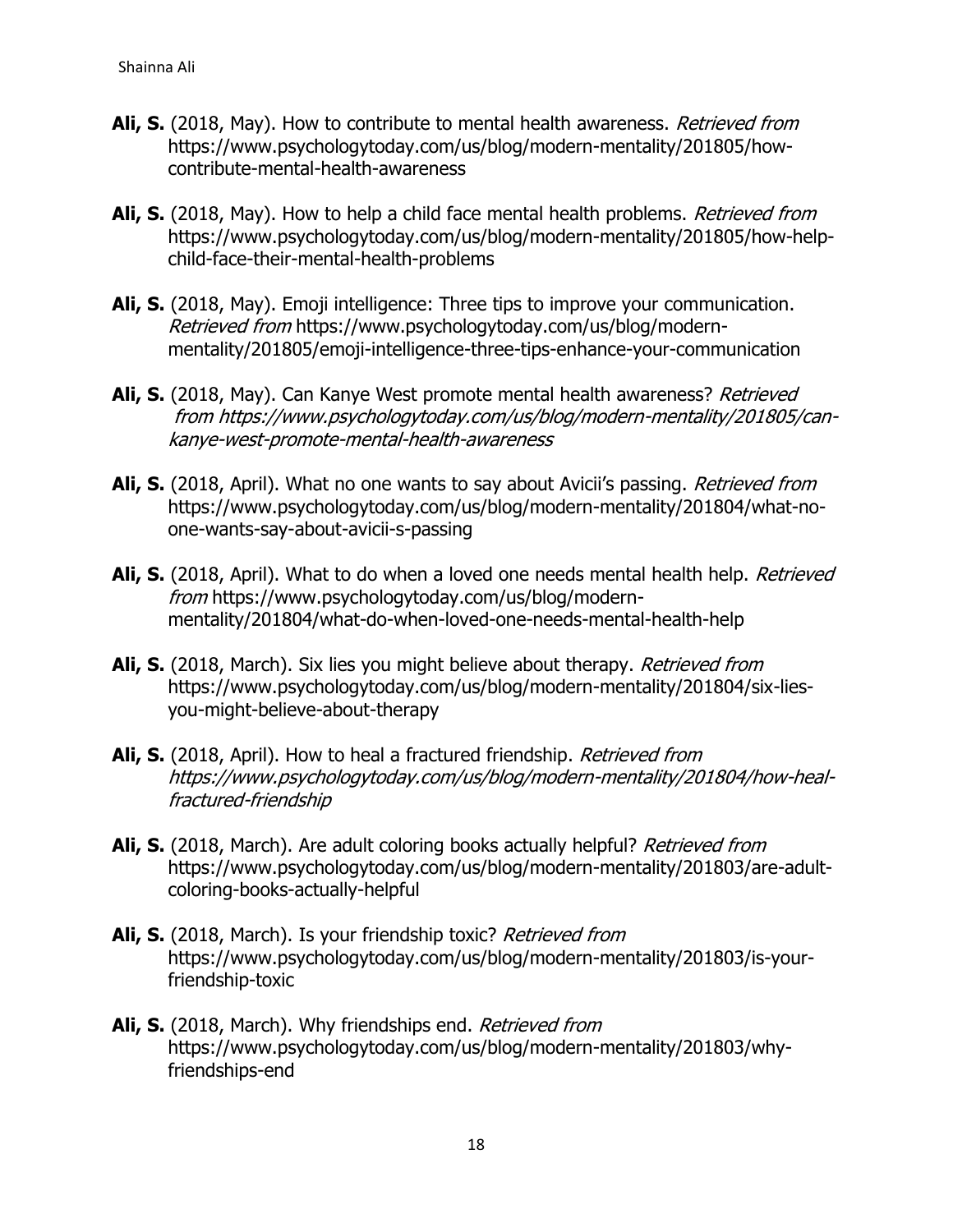- Ali, S. (2018, March). World Health Organization considers gaming disorder. Retrieved from https://www.psychologytoday.com/us/blog/modernmentality/201803/world-health-organization-considers-gaming-disorder
- **Ali, S.** (2018, February). Rethinking Therapy. Retrieved from https://www.psychologytoday.com/blog/modern-mentality/201802/rethinkingtherapy
- Ali, S. (2018, February). Could you be addicted to technology? Retrieved from https://www.psychologytoday.com/blog/modern-mentality/201802/could-you-beaddicted-technology
- **Ali, S.** (2018, February). Ten tips to help you take control of your emotions. *Retrieved* from https://www.psychologytoday.com/blog/modern-mentality/201802/10 tips-help-you-take-control-your-emotions
- **Ali, S.** (2018, January). The curative qualities of world dance. *Retrieved from* https://www.psychologytoday.com/blog/modern-mentality/201802/the-curativequalities-world-dance
- **Ali, S.** (2018, January). Logic Brings Suicide Prevention to the Grammy Awards Retrieved from https://www.psychologytoday.com/blog/modernmentality/201801/logic-brings-suicide-prevention-the-grammy-awards

### **Other**

- **Ali, S.** (2019, March). 9 South Asian Misconceptions Standing in the Way of Mental Wellness. Brown Girl Magazine. Retrieved from https://www.browngirlmagazine.com/2019/06/9-south-asian-misconceptionsstanding-in-the-way-of-mental-wellness/
- **Ali, S.** (2015, March). The graduate student corner. International Association of Addiction and Offender Counselors Graduate Student Newsletter.
- **Ali, S.** (2014, March). The problem with pills: Understanding use and misuse in prescription drug diversion. *International Association of Addiction and Offender* Counselors Graduate Student Newsletter.
- Ali, S. (2012, November). The power of introspection. UCF Counselor Education Chronicles.
- **Ali, S.** (2011, November). A brief understanding of the DSM-V. UCF Counselor Education Chronicles.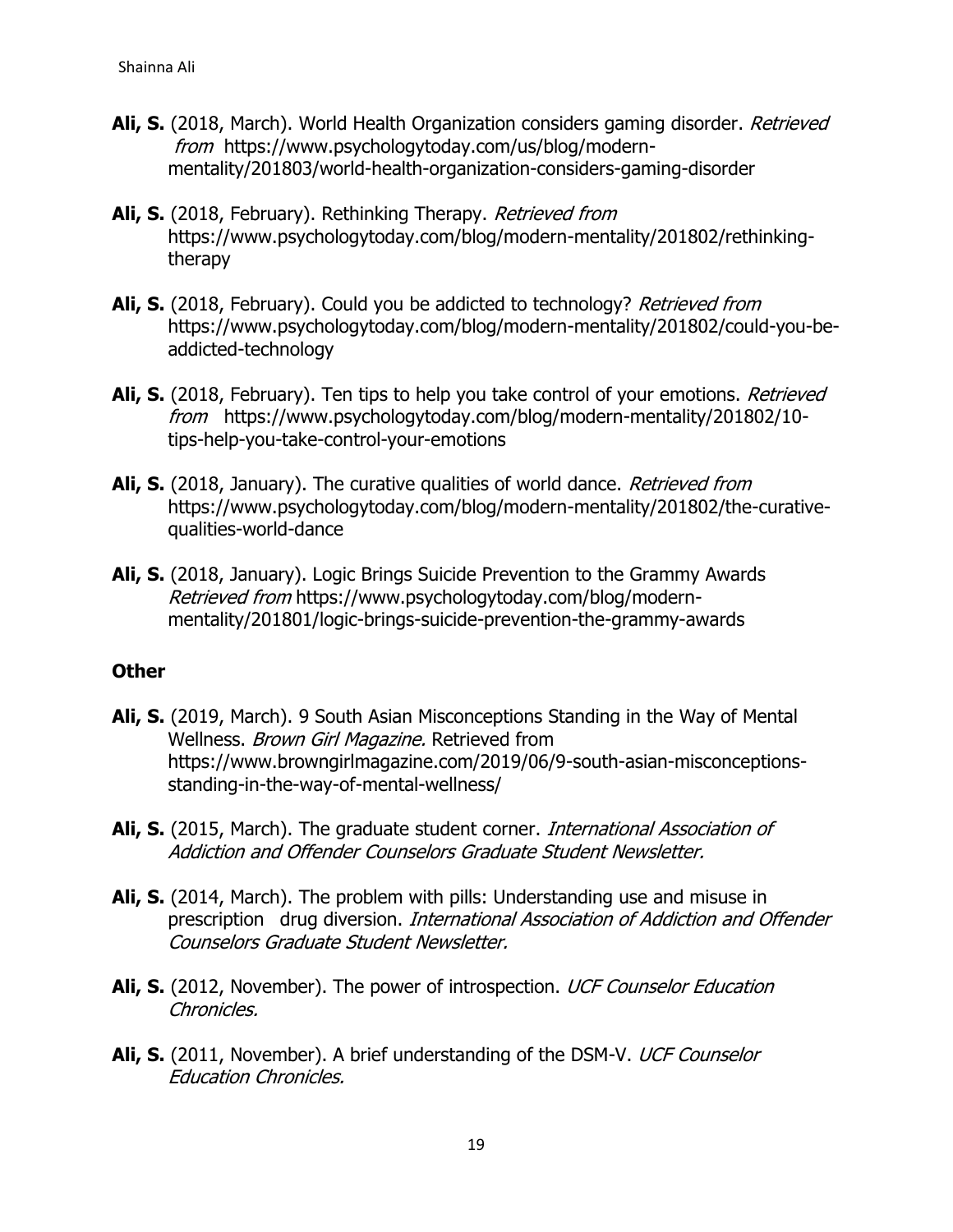- Ali, S. (2011, November). Meet our doctoral student: John Super. UCF Counselor Education Chronicles.
- **Ali, S.** (2010, May). Hijra identity in Guyana: Colonial and Postcolonial transformations in Hijra identity. UCF Honors College.
- **Ali, S.** (2010, April). The history and future of India and China's Economies. UCF News.
- **Ali, S.** (2010, March). An 'International food crisis.' UCF News.

#### **MEDIA FEATURES**

University of Central Florida (2019). UCF Alumni Spotlight in the 2019-2019 recruitment viewbook. Retrieved from<https://www.ucf.edu/files/2019/08/UCF-Admissions->Undergraduate-Viewbook-2019-20.pdf

University of Central Florida (2019). 30 under 30 feature. Pegasus. Summer 2019.

- McLeod, Sheri-Kaye. (2019). Dr. Shainna Ali: Committed to Improving Mental Health in Floridea's Caribbean American Community. Caribbean National Weekly, 16 (28), A3.
- Dudenhoefer, Nicole. (2019). UCF Grad Aims to Improve Mental Health in West Indian Cultures. Retrieved from https://www.ucf.edu/news/ucf-grad-aims-to-improvemental-health-in-west-indiancultures/?fbclid=IwAR1DKDStE5MAZgePYsyz1cYZ5lxXbbh2DOwDh8KfLZ8O3KEkj cDYub7MNhU
- Yandura, Kelsey. (2010). What If Your Family's Holiday Traditions Don't Align With Your Values? Rewire. Retrieved from [https://www.rewire.org/love/holiday-traditions](https://www.rewire.org/love/holiday-traditions-)dont-align-values/
- Lohry, Sasza. (2019). You can't pour from an empty cup. It's essential to invest in yourself not only for you, but to be a better parent, friend, colleague etc. Retrieved from https://medium.com/authority-magazine/shainna-ali-you-cantpour- from-an-empty-cup-cd261e18f9af
- Fraga, Juli. (2019). Experts say there's a difference between 'toxic' and 'abusive' friendships. Here's how to tell. Retrieved from https://www.thelily.com/expertssay-theres-a-difference-between-toxic-and-abusive-friendships-heres-how-to-tell/
- Forde, Kaelyn. (2019). For people living with mental illness, the holidays can be extra challenging. Retrieved from https://abcnews.go.com/Health/people-livingmental-illness-holidays-extra-challenging/story?id=59962219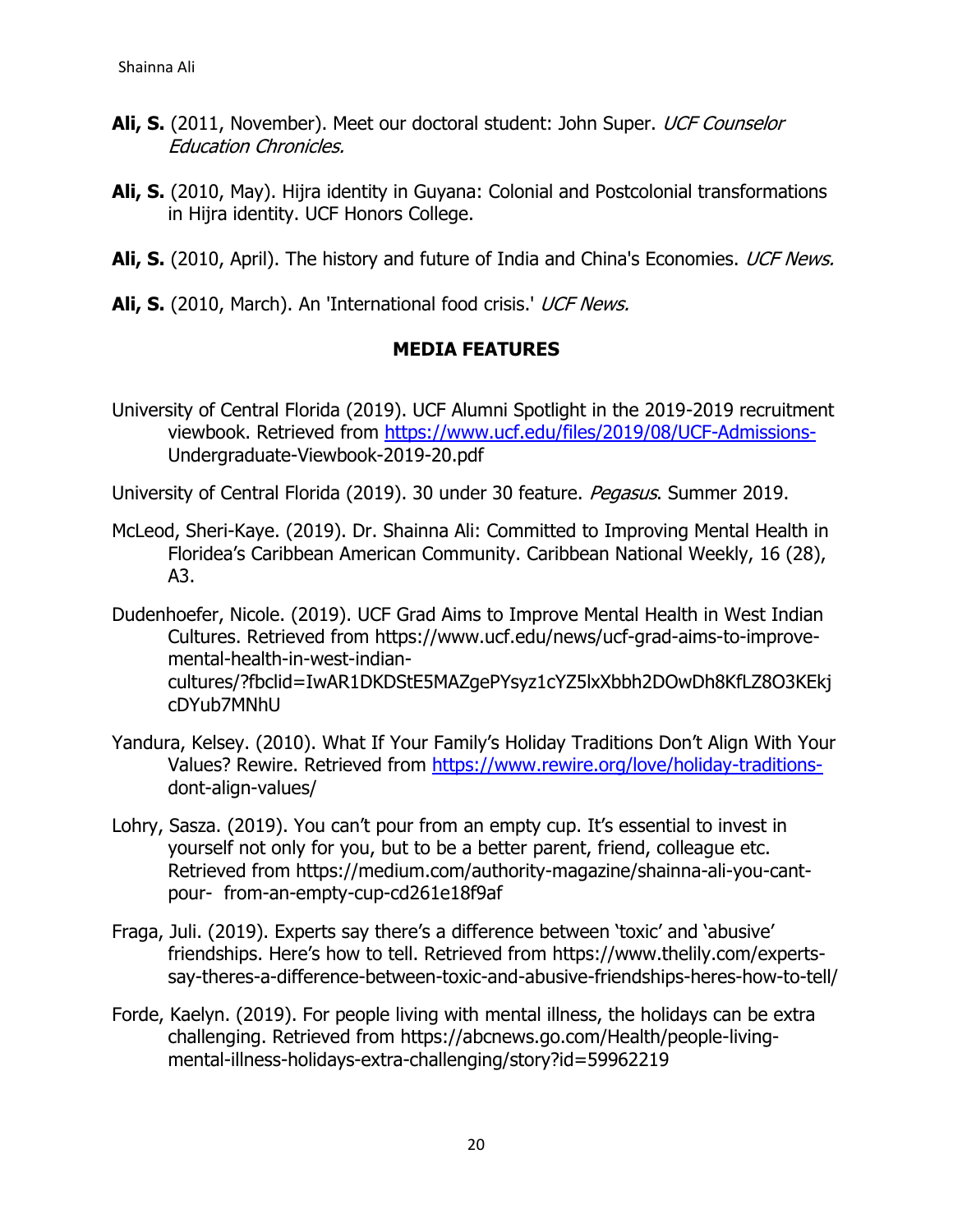- Charles, Shamard. (2019). Job burnout: How to spot it and take action. Retrieved from https://www.nbcnews.com/health/mental-health/job-burnout-how-spot-it-takeaction-n1011116
- Brown, Liz. (2019). Are You Saying 'Sorry' as a Social Lubricant? Retrieved from https://www.rewire.org/living/saying-sorry-social-lubricant/
- Bearman, E. (2018). The Complex Layers of Coming Out. KGO 810 The Ethan Bearman Show. Retrieved from [https://omny.fm/shows/ethan-bearman/june-19-2018-the](https://omny.fm/shows/ethan-bearman/june-19-2018-the-%09complex-layers-of-coming-out)[complex-layers-of-coming-out](https://omny.fm/shows/ethan-bearman/june-19-2018-the-%09complex-layers-of-coming-out)
- Silverman, L. (2018). 9 Adult Coloring Books to Color All Your Stress Away. Everyday Health. Retrieved from [https://www.everydayhealth.com/g00/stress/adult](https://www.everydayhealth.com/g00/stress/adult-%09coloring-books-color-all-your-stress-%09away/?utm_source=Facebook&utm_medium=Organic&i10c.encReferrer=&i10c.u%09a=1&i10c.dv=14)[coloring-books-color-all-your-stress](https://www.everydayhealth.com/g00/stress/adult-%09coloring-books-color-all-your-stress-%09away/?utm_source=Facebook&utm_medium=Organic&i10c.encReferrer=&i10c.u%09a=1&i10c.dv=14)[away/?utm\\_source=Facebook&utm\\_medium=Organic&i10c.encReferrer=&i10c.u](https://www.everydayhealth.com/g00/stress/adult-%09coloring-books-color-all-your-stress-%09away/?utm_source=Facebook&utm_medium=Organic&i10c.encReferrer=&i10c.u%09a=1&i10c.dv=14) [a=1&i10c.dv=14](https://www.everydayhealth.com/g00/stress/adult-%09coloring-books-color-all-your-stress-%09away/?utm_source=Facebook&utm_medium=Organic&i10c.encReferrer=&i10c.u%09a=1&i10c.dv=14)
- Meyers, L. (2018). Talking about #MeToo. Counseling Today. Retrieved from <https://ct.counseling.org/2018/08/talking-about-metoo/>
- Charles, S. (2018). Suffering in silence: how two athletes redefined mental health in sports through authenticity. PRESS magazine. Retrieved from <https://www.thepressmag.com/features/sufferinginsilence>
- Dodgson, L. (2018). Diagnosing the mental health of celebrities like Kanye West and Amanda Bynes from afar is damaging and dangerous. The Business Insider. Retrieved from [https://www.thisisinsider.com/diagnosing-mental-health](https://www.thisisinsider.com/diagnosing-mental-health-%09celebrities-from-afar-damaging-2018-11)[celebrities-from-afar-damaging-2018-11](https://www.thisisinsider.com/diagnosing-mental-health-%09celebrities-from-afar-damaging-2018-11)
- Haglage, A. (2018). Diagnosing the mental health of celebrities like Kanye West and Amanda Bynes from afar is damaging and dangerous. Yahoo News. Retrieved from [https://www.yahoo.com/lifestyle/kanye-west-says-misdiagnosed-bipolar](https://www.yahoo.com/lifestyle/kanye-west-says-misdiagnosed-bipolar-)disorder-sleep-deprivation-000405518.html
- National Board for Certified Counselors (2018). A Counselor Who Fulfills Many Roles. NBCC Visions. Retrieved from http://nbcc.informz.net/NBCC/pages/October\_2018\_Spotlight\_Feature\_Shainna Ali? zs=5PseE1z8VPc& zmi=
- Doyle, M. (2018). How To Manage The Holidays When You Have Depression, According to Experts. Bustle. Retrieved from [https://www.bustle.com/p/how-to-manage](https://www.bustle.com/p/how-to-manage-%09the-holidays-when-you-have-depression-according-to-experts-13197898)[the-holidays-when-you-have-depression-according-to-experts-13197898](https://www.bustle.com/p/how-to-manage-%09the-holidays-when-you-have-depression-according-to-experts-13197898)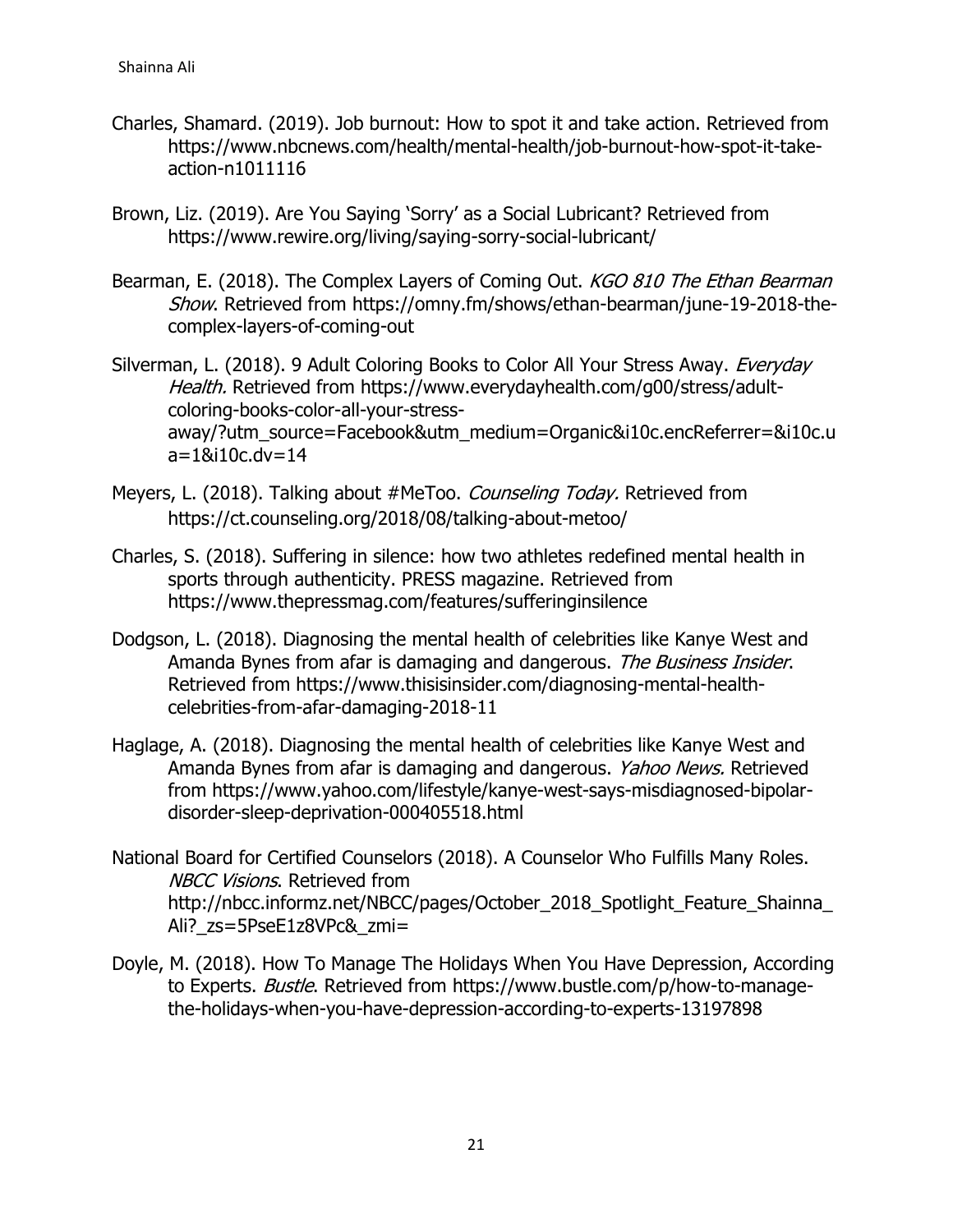- Doyle, M. (2018). How To Stop Negative Self-Talk, According To Experts. *Bustle*. Retrieved from [https://www.bustle.com/p/how-to-stop-negative-self-talk](https://www.bustle.com/p/how-to-stop-negative-self-talk-%09according-to-experts-13229517)[according-to-experts-13229517](https://www.bustle.com/p/how-to-stop-negative-self-talk-%09according-to-experts-13229517)
- Doyle, M. (2018). How I Live With PTSD, An Invisible Illness Most People Don't Know I Have. Bustle. Retrieved from https://www.bustle.com/p/how-i-live-with-ptsdinvisible-illness-most-people-dont-know-i-have-13171131
- Siegal, R. (2018). After Kate Spade's Death, Widening The Conversation About Women's Mental Health. NPR's On Point. Retrieved from http://www.wbur.org/onpoint/2018/06/07/after-kate-spades-death-wideningthe-conversation-about-womens-mental-health
- Rahhal, N. (2018). Another spike in suicides -particularly among women: CDC report reveals more than 45,000 Americans took their own lives in 2016. The Daily Mail. Retrieved from [https://www.dailymail.co.uk/health/article-5817229/CDC-report](https://www.dailymail.co.uk/health/article-5817229/CDC-report-%09reveals-45-000-took-lives-2016.html)[reveals-45-000-took-lives-2016.html](https://www.dailymail.co.uk/health/article-5817229/CDC-report-%09reveals-45-000-took-lives-2016.html)
- Bray, B. (2016, July 8). Counselors play part in Orlando crisis response. Counseling Today. Retrieved from https://ct.counseling.org/2016/07/counselors-play-partorlando-crisis-response/
- Weathington, L. (2016, April 7). Doctoral student explores connection between dancing and mental health. Nicholson Student Media Today. Retrieved from http://www.nicholsonstudentmedia.com/life/doctoral-student-exploresconnection-between-dancing-and-mental-health/article\_f35bca1c-fd08-11e5 bba8-7789ceceb7f5.html
- Cartier, W. (2015, December 17). A True Knight. UCF College of Graduate Studies: News and Communication. Retrieved from https://www.graduate.ucf.edu/news/news.aspx?id=2443

# **PROFESSIONAL LEADERSHIP & SERVICE**

### **PRESIDENT**

| Florida Association for Multicultural Counseling & Development | 2015-2016 |
|----------------------------------------------------------------|-----------|
| President                                                      |           |
| UCF Counselor Education Doctoral Student Association           | 2014-2015 |
| President                                                      |           |
| Community-Charity Club at UCF South Lake                       | 2008      |
| Founder/President                                              |           |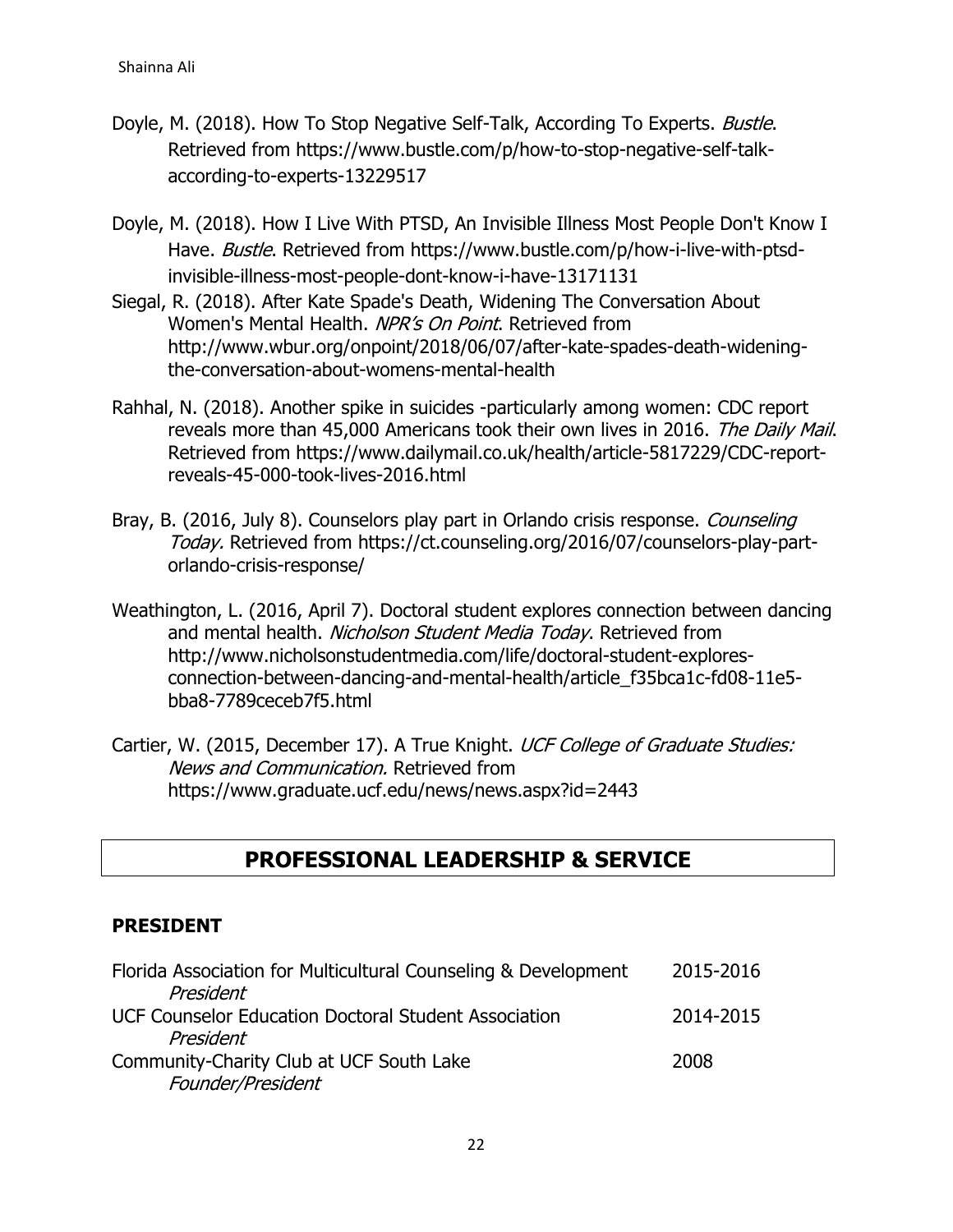# **EDITORIAL SERVICE**

| Journal of Counseling Sexology & Sexual Wellness                               | Present   |
|--------------------------------------------------------------------------------|-----------|
| <b>Inaugural Editorial Board</b><br>The Journal of Creativity in Mental Health | Present   |
| <b>Editorial board</b><br>The Annual Review of Additions & Offender Counseling | 2013-2018 |
| Editorial board                                                                |           |
| Journal of Addictions and Offender Counseling<br>Editorial board               | 2013-2018 |
| Journal of Addictions and Offender Counseling<br>Ad-hoc reviewer               | 2014      |

# **COMMITTEE CHAIR**

| International Association for Addictions & Offender Counselors | 2013-2015 |
|----------------------------------------------------------------|-----------|
| Graduate Student Committee                                     |           |
| Association for LGBT Issues in Counseling:                     | 2014-2015 |
| Affirmative Practice & Social Justice Committee                |           |
| Chi Sigma Iota-Upsilon Chi                                     | 2013-2014 |
| Professional Development Committee                             |           |
| Chi Sigma Iota-Upsilon Chi                                     | 2013-2014 |
| Newsletter Committee                                           | 2011-2012 |

### **COMMITTEE MEMBER**

| International Registry of Counselor Education Programs | Present   |
|--------------------------------------------------------|-----------|
| <b>Adult Higher Education Alliance</b>                 | 2015      |
| Conference Committee                                   |           |
| Association for Creativity in Counseling               | 2015      |
| Conference Committee                                   |           |
| Chi Sigma Iota-Upsilon Chi                             | 2014-2015 |
| Newsletter Committee                                   |           |
| Association for LGBT Issues in Counseling              | 2014      |
| Conference Committee                                   |           |
| Association for LGBT Issues in Counseling              | 2013      |
| Technology & Development Committee                     |           |
| Chi Sigma Iota-Upsilon Chi                             | 2011-2012 |
| <b>Awards Committee</b>                                |           |
|                                                        |           |

### **CONFERENCE SERVICE**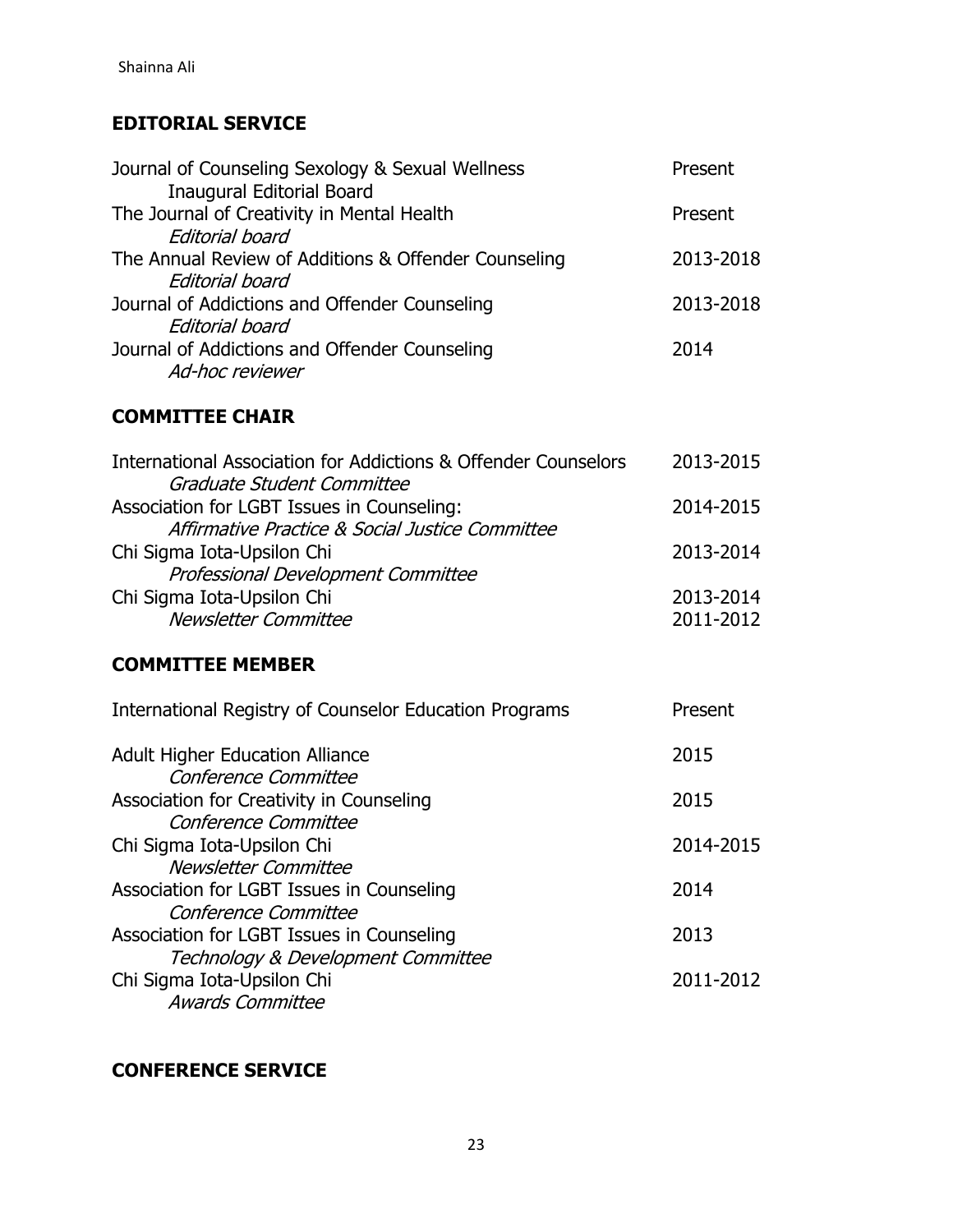| American Counseling Association Conference<br><b>Proposal Reviewer</b>                                                 | 2016      |
|------------------------------------------------------------------------------------------------------------------------|-----------|
| Southern Association for Counselor Education and Supervision                                                           | 2016      |
| <b>Proposal Reviewer</b><br>American Counseling Association Conference                                                 | 2015      |
| Proposal Reviewer<br><b>Adult Higher Education Alliance</b>                                                            | 2015      |
| Conference Coordinator                                                                                                 | 2015      |
| Association for Counselor Education and Supervision<br><b>Proposal Reviewer</b>                                        |           |
| <b>UCF Counseling Conference</b><br>Proposal Reviewer                                                                  | 2015      |
| Association for Creativity in Counseling Conference<br><b>Proposal Reviewer</b>                                        | 2015      |
| American Counseling Association Conference<br>Association of Multicultural Counseling &<br>Development's Exhibit Booth | 2015      |
| American Counseling Conference<br>Florida Counseling Association Exhibit Booth                                         | 2015      |
| University of Central Florida's Counseling Conference<br>Volunteer                                                     | 2014      |
| <b>WORKSHOPS</b>                                                                                                       |           |
| <b>UCF Coming Out Day Workshop</b><br>Organizer & Co-Facilitator                                                       | 2013      |
| <b>ADDITIONAL SERVICE</b>                                                                                              |           |
| <b>UCF Community Counseling Clinic</b>                                                                                 | 2010-2011 |

Volunteer Coordinator

# **PROFESSIONAL RECOGNITIONS, AWARDS, & HONORS**

| Association for Specialists in Group Work's Al Dye Award           | 2020 |
|--------------------------------------------------------------------|------|
| University of Central Florida's 30 Under 30                        | 2019 |
| Association for Creativity in Counseling's Emerging Leader Award   | 2018 |
| Florida Counseling Association Division of the Year                |      |
| awarded to the Florida Association of Multicultural Counseling and |      |
| development for Presidential term of 2015-2016                     | 2016 |
| UCF Graduate Research Forum (2nd place)                            | 2016 |
| UCF CEDHP Research Showcase (3rd place)                            | 2016 |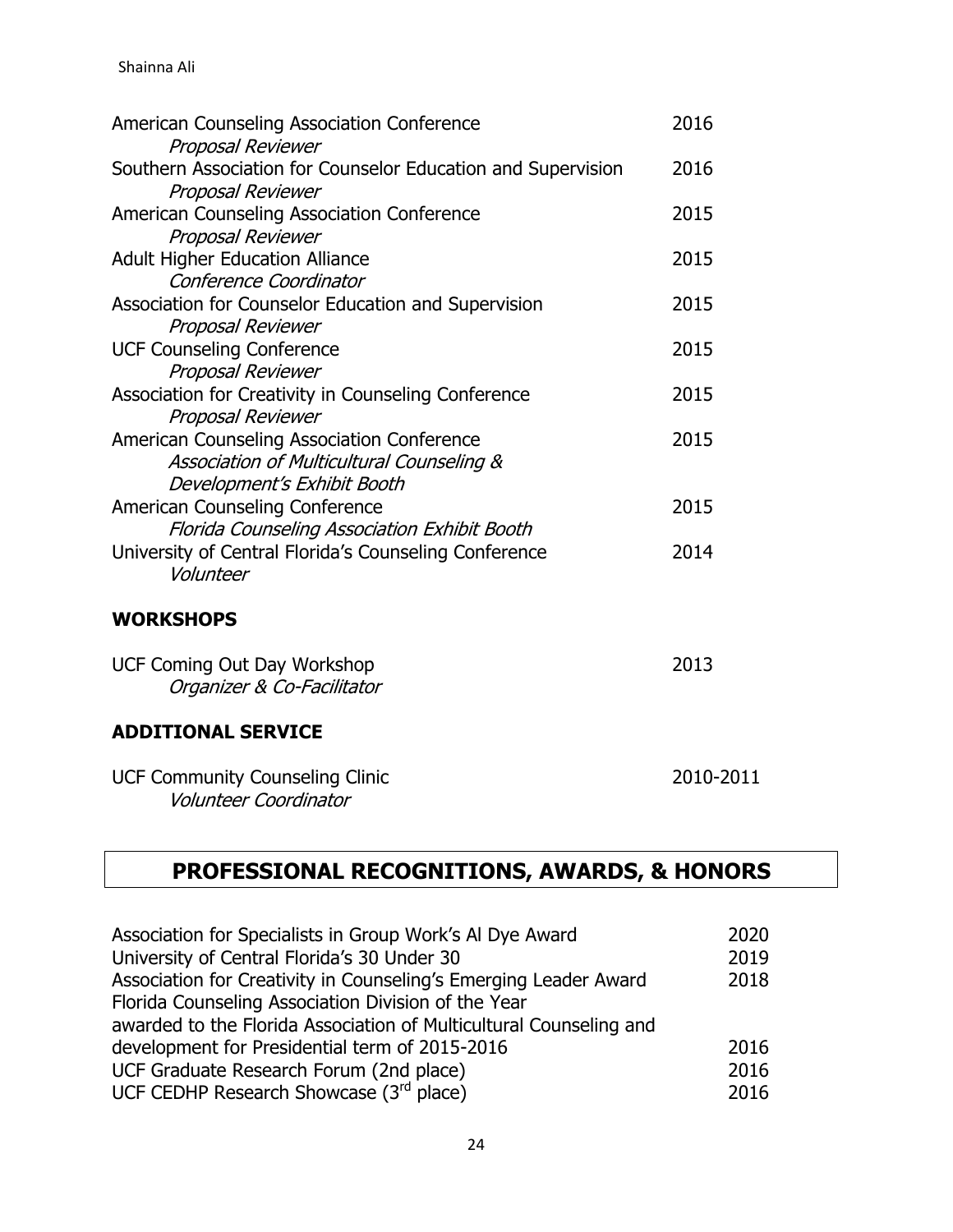| Association for Specialists in Group Work Research Grant         | 2016 |
|------------------------------------------------------------------|------|
| UCF Order of the Pegasus (nominated on behalf of the             |      |
| College of Education)                                            | 2013 |
| Pete Fischer Humanitarian Award                                  | 2015 |
| Selected for the ACES Emerging Leaders Program                   | 2015 |
| Statewide Research Symposium (1 <sup>st</sup> place)             | 2015 |
| UCF Graduate Research Forum $(1st$ place)                        | 2015 |
| UCF CEDHP Research Showcase $(2^{nd}$ place)                     | 2015 |
| Most Outstanding Doctoral Student-Chi Sigma Iota                 | 2015 |
| Upsilon Chi Chapter                                              |      |
| <b>UCF Graduate Student Spotlight</b>                            | 2015 |
| Most Outstanding Doctoral Student-Chi Sigma Iota                 | 2014 |
| Upsilon Chi Chapter                                              |      |
| International Association of Addictions and Offender Counseling  |      |
| <b>Student Scholarship</b>                                       | 2014 |
| UCF Order of the Pegasus (One of two master's students nominated |      |
| on behalf of the College of Education)                           | 2013 |

# **GRANTS AND FUNDING**

| 2016      |
|-----------|
| 2016      |
| 2015      |
| 2015      |
| 2015      |
| 2014-2015 |
| 2014      |
| 2010-2012 |
| 2010      |
|           |

# **CLINICAL EXPERIENCE**

#### **Integrated Counseling Solutions, LLC** 2016-Present

Owner, Therapist

Integrated Counseling Solutions, LLC. is a part of Counseling Professionals of Orlando, a dynamic group of counselors in Central Florida who offer a variety of tailored counseling services addressing a wide range of issues. http://www.integratedcounselingsolutions.com/

#### **Community Counseling and Research Clinic 2011-2016**

The University of Central Florida Orlando, Florida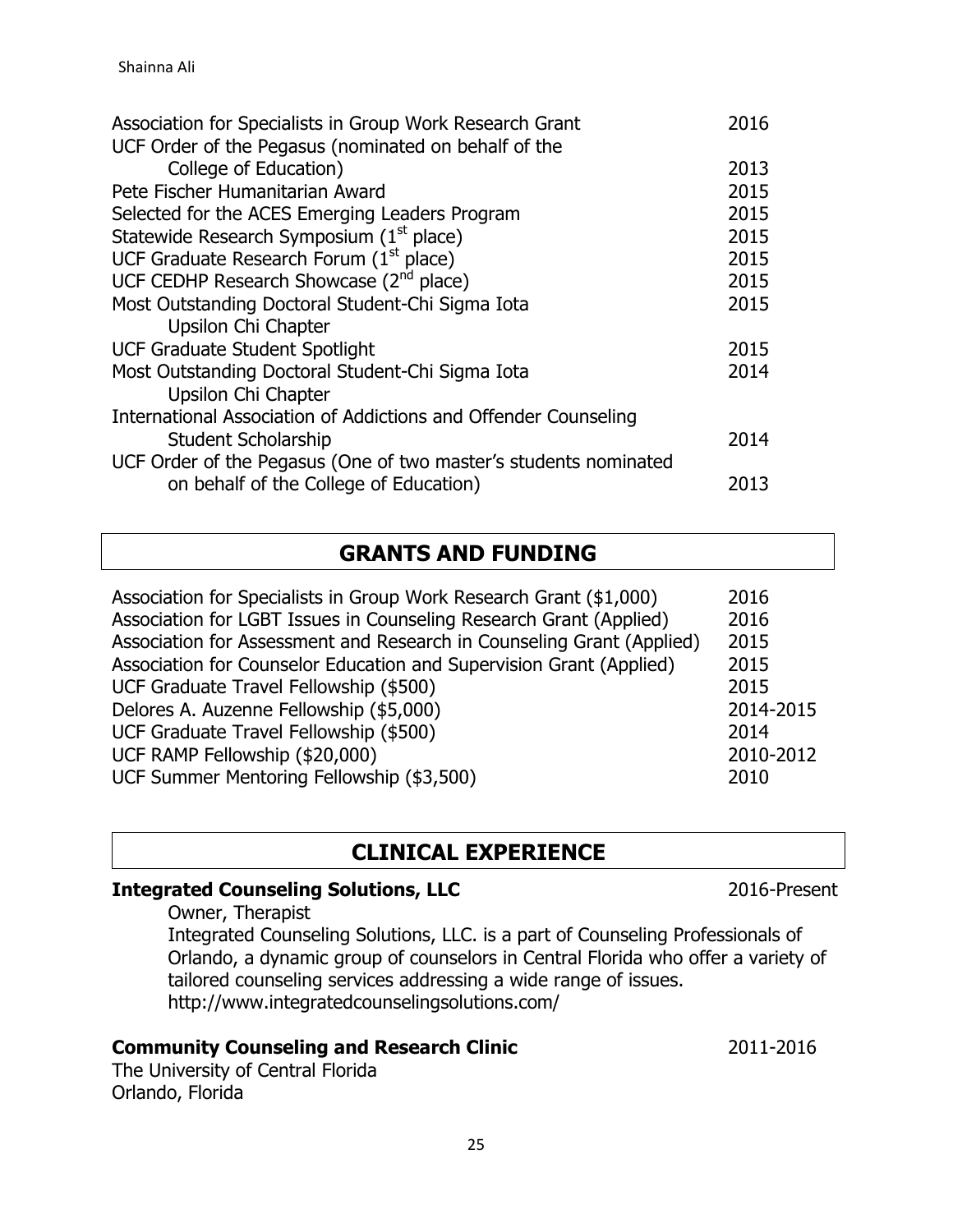Supervisory Coordinator (2015-2016)

#### Clinical Therapist (2013-2014)

Provide individual counseling to community clients presenting with varying levels of psychological distress and functioning.

#### Clinical Practicum (2012)

Provided individual counseling to community clients presenting with varying levels of psychological distress and functioning.

#### Volunteer Coordinator (2011-2012)

Coordinator responsibilities included training, scheduling, and managing volunteers. Volunteer responsibilities included scheduling clients for clinic practicum and internship students.

#### Research Assistant (2011-2012)

Gathered data for a research project related to learning disabilities. Administered assessments for a research project related to counselor empathy, counselor competency, and the supervisory relationship for counselors-in-training.

#### **University Behavioral Center** 2013-2015 **Orlando, Florida**

#### Clinical Therapist

University Behavioral Center is dedicated to providing intensive mental health services to children and adolescents. Therapist duties include individual, family, and group therapy for minors admitted to acute inpatient or intensive residential treatment.

2012

### Clinical Intern: Adolescent Sexual Abuse Prevention Program (ASAPP)

This intensive residential program is designed to treat male children and adolescents under the age of 17 who are in crisis due to inappropriate sexual behavior. Intern duties include individual, family, and group counseling in order to help develop youth accept responsibility for their offenses, develop coping strategies, and to prevent re-occurrence in the future.

#### Clinical Intern: Solutions Program

This intensive residential program is designed to treat male children and adolescents under the age of 17 with various diagnoses that may include depressive disorders, oppositional defiant disorders, conduct disorder, bipolar disorder, and attention deficient hyperactivity disorder. Common concerns